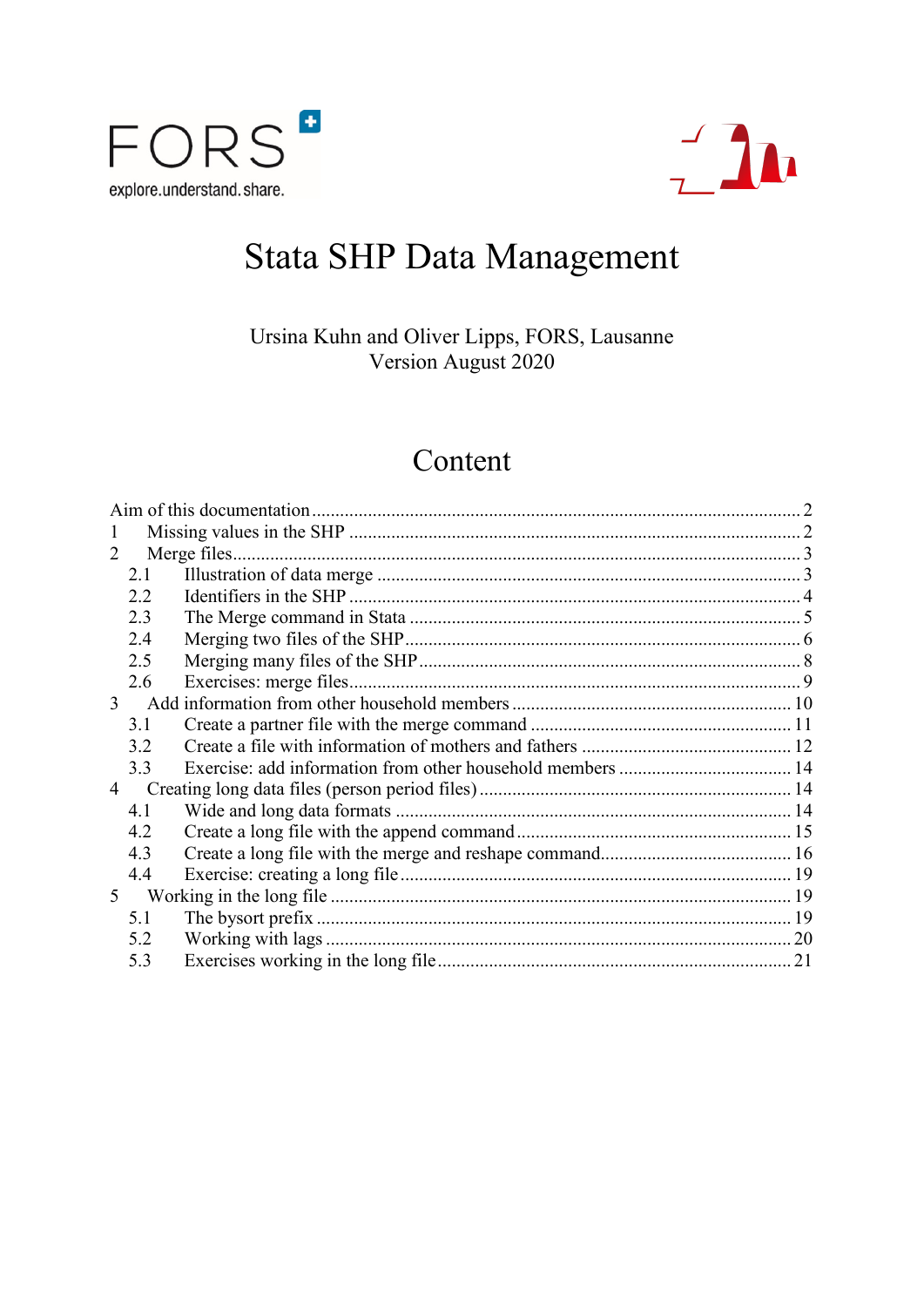## <span id="page-1-0"></span>Aim of this documentation

This documentation looks at tasks or problems with Stata (version 15 or newer) which are specific to analyse panel data in general, and data from the Swiss Household Panel (SHP) in particular. Some familiarity with opening and saving data, basic data manipulation and working with do files is assumed. Most sections contain exercises which are similar to the Stata syntax examples.

## <span id="page-1-1"></span>1 Missing values in the SHP

Missing data in the SHP have the following values

- -1 don't know
- -2 no answer

or

- -3 not available (question has not been asked)
- -4 to -9 variable specific missing values

In Stata, (system) missing values are defined as "." (a period). Negative values are treated as any other value (Stata e.g. treats an income of  $-3$  as a true income of  $-3$  Sfr.).<sup>[1](#page-1-2)</sup> In analyses of the SHP data, the missing values have to be taken care of appropriately (this is a very frequent source of error). There are different strategies you might want to use.

A first strategy is to recode the negative values into system missing values (.). E.g. for yearly net income from employment in 2008, the Stata syntax is

recode i08empyn -8/-1=. mvdecode i08empyn, mv(-8/-1)

Such a recode is of course a loss of information (which may or may not be relevant to you for further analysis). In the example of income from employment, we don't know any more whether an individual has missing income from employment because he or she did not participate in that year (-3), does not work (-4), does not want to report his or her income (-2), does not know the income (-1) or whether values were implausible (-8). To keep this information we can create a new variable i08empynr and leave the original variable i08empyn unchanged (strategy 2).

```
recode i08empyn -8/-1=., gen(i08empynr)
```
A third strategy is to designate separate missing values for each negative code. In the syntax example below, this is done for all variables together

recode  $all(-1=.a)(-2=.b)(-3=.c)(-4=.d)(-5=.e)(-6=.f)(-7=.g)(-8=.h)$ 

Finally, we may leave the values unchanged, but restrict the analysis to positive values when analysing the data.

<span id="page-1-2"></span> $1$  This is an important difference to SPSS, where specific values (such as negative values) can be declared as missing. In the SPSS version of the SHP, this has already been done for all negative values.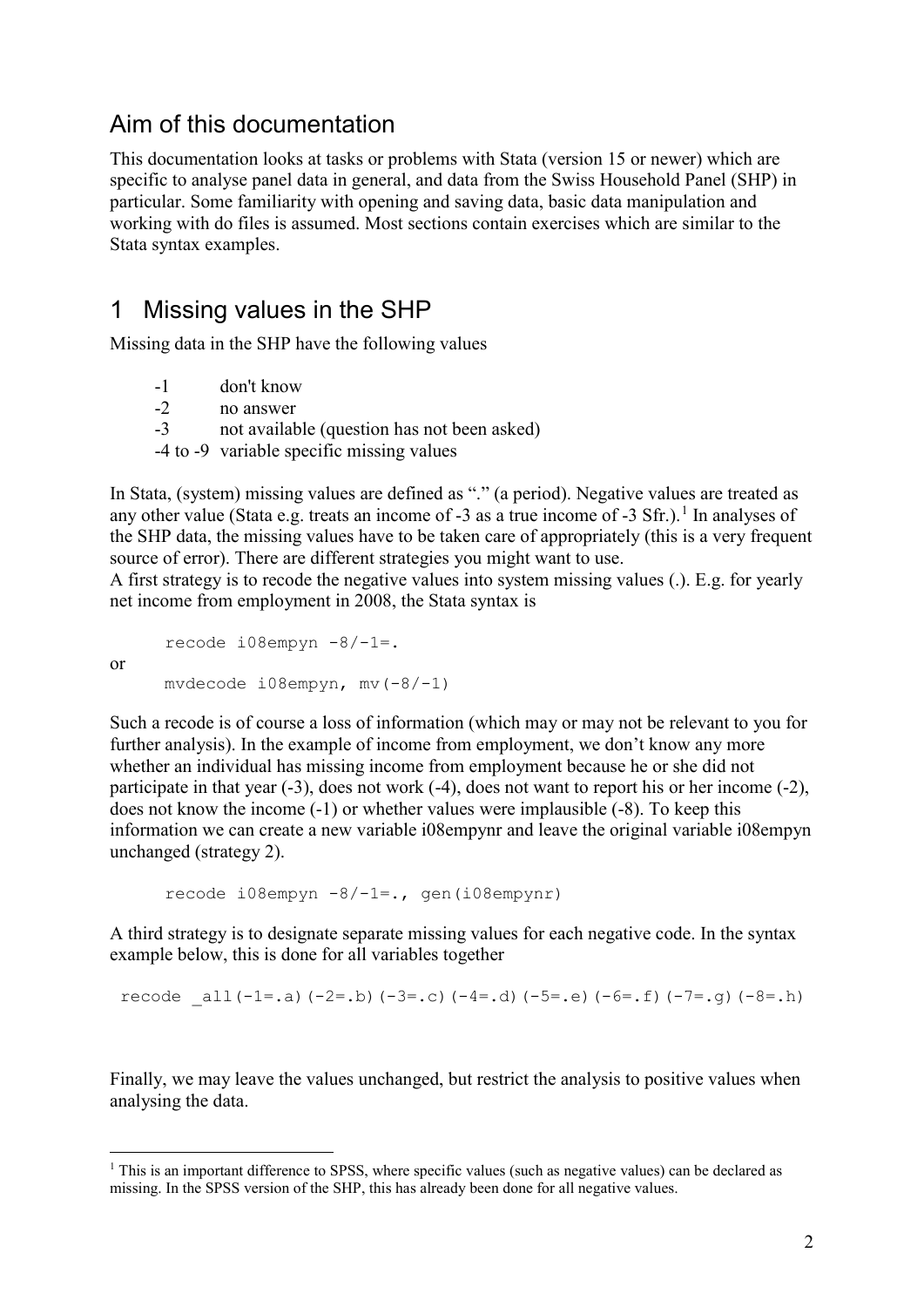sum i08empyn if i08empyn > 0

!!! Regardless of how missing values are defined and which strategy you adopt; it is important to know that missing values in Stata are defined as the largest possible numbers. Furthermore, "..."  $\langle$  "..."  $\langle$  "..." etc."

Here is an example to demonstrate the importance of taking account of missing values. With the syntax

 $count$  if i08empyn > 500000

Stata counts not only individuals who earn more than 500'000 Sfr. per year, but also individuals with a missing income from employment. If instead, we used the syntax

count if i08empyn > 500000 & i08empyn<.

we get the correct value.

To account for the different missing values  $(., .a, .b, .c \text{ etc.}),$  write  $\langle$ . instead of  $!=$ . (not equal missing). Writing  $!=$ ., would include all values with .a, .b, .c etc., because their values are not equal to ".".

## <span id="page-2-0"></span>2 Merge files

## <span id="page-2-1"></span>2.1 Illustration of data merge

Suppose you want to use variables from two datasets in the same statistical model. For example, we are interested in the satisfaction with life in 2007 and 2008, which are included in different files. The (horizontal) combination of two data sets (or parts of two datasets) into a new data set is called a merge and illustrated in Figure 1. Data set 1 and data set 2 of Figure 1 contain information on the satisfaction with life in 2008 and 2007, respectively (variable p\$\$c44 of the SHP). There are three hypothetical individuals (idpers 43, 44 and 45) who are in both data sets, and two individuals who are only in one of the data sets (idpers 42 and 46). The variable idpers serves as an identifier variable and must be present in both data sets. The identifier enables correctly combining values for observations that are in both data sets. In the merged data set, individuals with idpers 43, 44 and 45 have values on their satisfaction with life in both 2008 and 2007.

| idpers | p08c44 |
|--------|--------|
| 42     | 8      |
| 43     |        |
| 44     | g      |
| 45     | 10     |

| idpers | p07c44 |
|--------|--------|
| 43     |        |
| 44     | 8      |
| 45     | 6      |
| 46     | 10     |

| idpers | p08c44 |    | idpers   p07c44 | idpers | p08c44 p07c44 |             |
|--------|--------|----|-----------------|--------|---------------|-------------|
| 42     | Ō      | 43 |                 | 42     | 8             | $\bullet$   |
| 43     |        | 44 | 8               | 43     |               |             |
| 44     | 9      | 45 | O               | 44     |               | 8           |
| 45     | 10     | 46 | 10              | 45     | 10            | $\mathbf b$ |
|        |        |    |                 | 46     |               | 10          |

Data set 1 Data set 2 Merged data set

**Figure 1: Illustration of a 1:1 merge**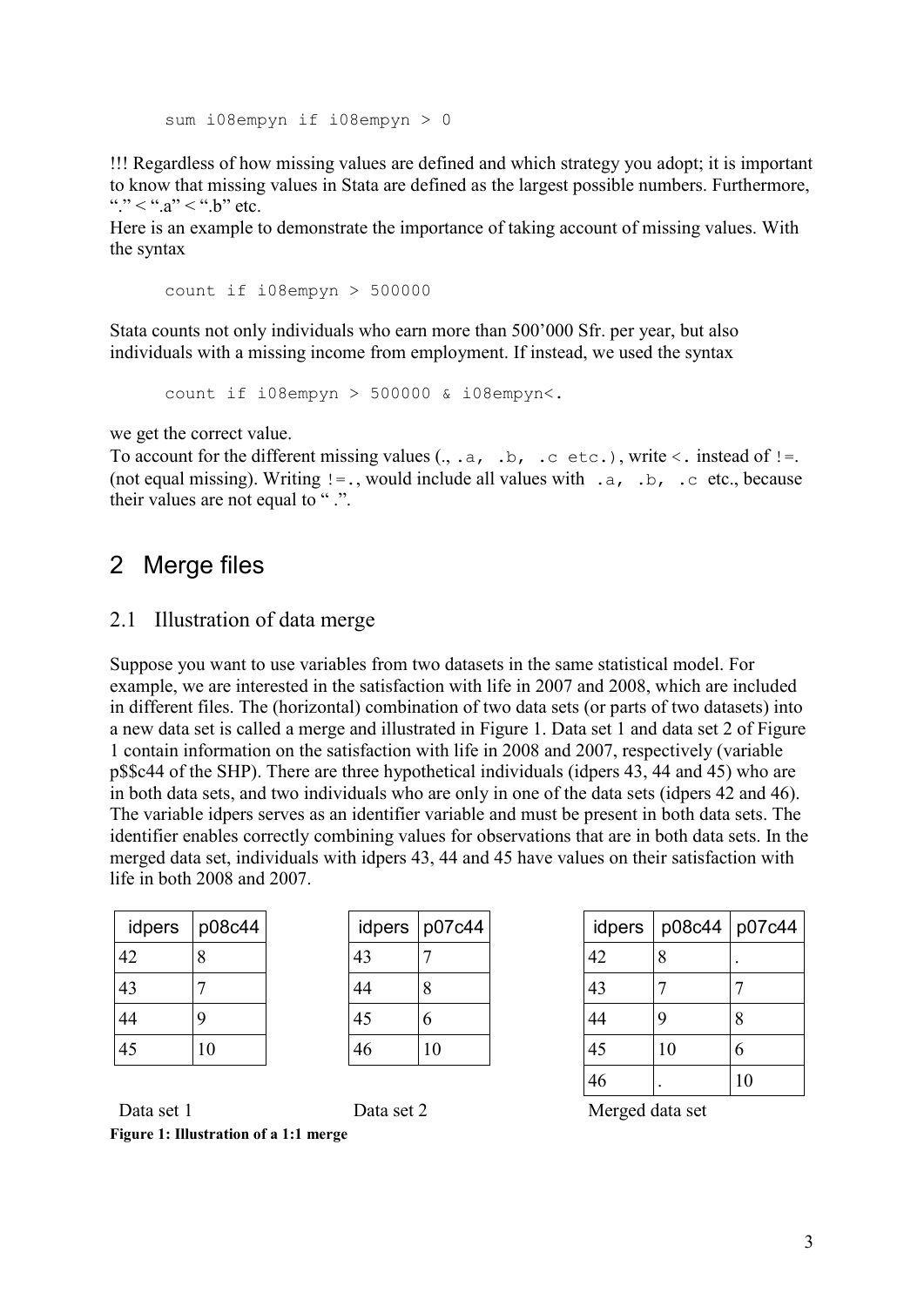In this example (of Figure 1), the variable idpers is a unique identifier, meaning that within each data set, every observation (individual) has a different idpers. This implies that each idpers in data set 2 is merged with the *same* idpers in data set 1. In Stata, this is called a oneto-one (1:1) merge. Another type of merge is presented in Figure 2. Here we want to add the household income to the observations in data set 1. Individuals 42 and 43 live in the same household (idhous08 101) and individuals 44 and 45 live in the same household (idhous08 102). Here, the identification variable is the variable idhous08, which is in both files. In data set 1, idhous08 is not a unique identifier, because there are some observations which have the same identifier. In data set 2, the variable idhous08 uniquely identifies the observations. In Stata, this is called a many-to-one ("m:1") merge, because several observations in data set 1 are merged to one observation in data set 2.

| idpers | idhous08 | p08c44 |  |
|--------|----------|--------|--|
| 42     | 101      | 8      |  |
| 43     | 101      |        |  |
| 44     | 102      | 9      |  |
| 45     | 102      | 10     |  |

| idhous08   i08htyn |       |  |  |
|--------------------|-------|--|--|
| 101                | 50000 |  |  |
| 102                | 80000 |  |  |

|    | idpers idhous08 | p08c44 | <sup>∣</sup> idhous08∥i08htyn∥ |       |    | idpers idhous08 p08c44 i08htyn |    |       |
|----|-----------------|--------|--------------------------------|-------|----|--------------------------------|----|-------|
| 42 | 101             |        | 101                            | 50000 | 42 | 101                            |    | 50000 |
| 43 | 101             |        | 102                            | 80000 | 43 | 101                            |    | 50000 |
| 44 | 102             |        |                                |       | 44 | 102                            |    | 80000 |
| 45 | 102             | 10     |                                |       | 45 | 102                            | 10 | 80000 |

Data set 1 Data set 2 Merged data set

**Figure 2: Illustration of a m:1 merge**

## <span id="page-3-0"></span>2.2 Identifiers in the SHP

When merging two data sets, we usually use an identifier variable. Again, identifier(s) need to be present in both files to be merged.<sup>[2](#page-3-1)</sup> The different data sets of the SHP each contain identifier variables which allow combining these data sets. The different identifier variables in the SHP data files are listed in Table 1.

<span id="page-3-1"></span><sup>&</sup>lt;sup>2</sup> If no identifier is indicated in the merge command, Stata combines the first lines of both data sets, the second lines of both data sets and so on.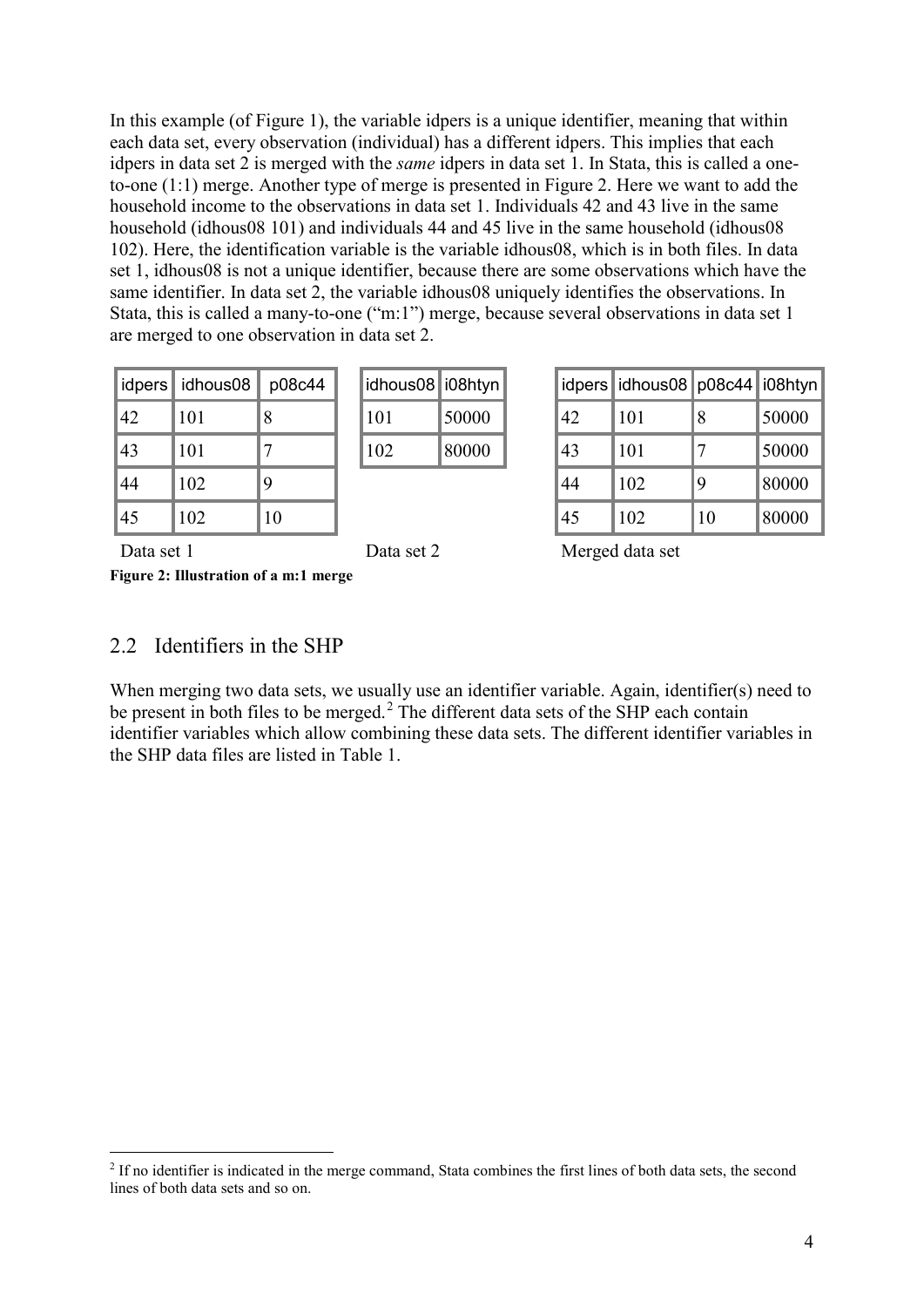| таріст , тися ана іаснініст тагіаріся ін сію этті                            |                                   |                                                               |
|------------------------------------------------------------------------------|-----------------------------------|---------------------------------------------------------------|
|                                                                              | File name                         | identifiers                                                   |
| Individual master file                                                       | shp mp                            | idpers, idhous\$\$, idfath, idmoth                            |
| Individual annual files                                                      | shp $$$ \$ p_user                 | idpers, idint, idhous\$\$, idspou\$\$,<br>refpers\$\$         |
| Other individual files<br>(Social origin, last job,<br>calendar, biographic) | shp_so, shp_lj<br>shp_ca, shp0_*3 | idpers                                                        |
| Interviewer data                                                             | shp\$\$ v user                    | idint                                                         |
| Household annual files <sup>4</sup>                                          | shp\$\$ h user                    | idhous\$\$, refpers\$\$, canton\$\$,<br>(no ofs) <sup>5</sup> |
| <b>CNEF</b> files                                                            | shpequiv \$\$\$\$                 | $x1110111$ (=idpers)                                          |

**Table 1 : Files and identifier variables in the SHP**

Note: the characters \$\$ are placeholders for indications of the panel year (e.g. 99 for the first wave in 1999, 00 for the second wave in 2000).

## <span id="page-4-0"></span>2.3 The Merge command in Stata

#### **The merge command**

To merge two files, we need a data set to be open in Stata. This data set is called the master data set. With the merge command, we tell Stata which other file (the using file) we want to merge.[6](#page-4-4) Additionally, we indicate which variable(s) serve as identifier, so that the variables can be added correctly.

After a merge, the new data set contains observations from any of the original data sets (the master and the using data sets). Stata automatically creates the variable merge, which indicates the origin of each observation with respect to the master and the using data set. The variable merge has the following values<sup>[7](#page-4-5)</sup>:

| merge= $1$ obs. from master data only (data set open before the merge)              |
|-------------------------------------------------------------------------------------|
| merge= $2$ obs. from the using dataset only (data set added with the merge command) |
| merge= $3$ obs. from both master and using dataset                                  |

Table 2 presents the merged data set of Figure 1 including the \_merge variable created by Stata. The value 1 of the merge variable indicates individuals of which we have information from the 2008 data set only (the master data). The value 2 indicates cases which are in the

<span id="page-4-1"></span> <sup>3</sup> The asterisk (\*) serves as a placeholder for any combination of characters. The files of the biographic interviews all start with shp0\_ (e.g. SHP0\_BVLA\_USER, SHP0\_BLSA\_USER, SHP0\_BH\_USER). The file SHP0\_BH\_USER is in the wide format (or horizontal format), all others are in the long data format (or vertical format) format.

<span id="page-4-2"></span><sup>&</sup>lt;sup>4</sup> There is also a household master file (shp\_mh), which contains the original household number given in the first wave (1999 or 2004). This file contains all households in the panel.

<span id="page-4-3"></span> $<sup>5</sup>$  The municipality identifiers of the Swiss Federal Statistical office (no ofs) are not in the SHP user files for</sup> reasons of data confidentiality. If you want to add municipality information to the SHP data, please send us an email.

<span id="page-4-4"></span><sup>6</sup> The syntax presented here work with Stata versions 11 and above. The syntax for the merge command has changed considerably with version 11 of Stata. The examples presented below do not work with Stata10 and previous versions.

<span id="page-4-5"></span><sup>7</sup> There are in addition the codes 4 and 5 which only apply if the options update and/or replace are used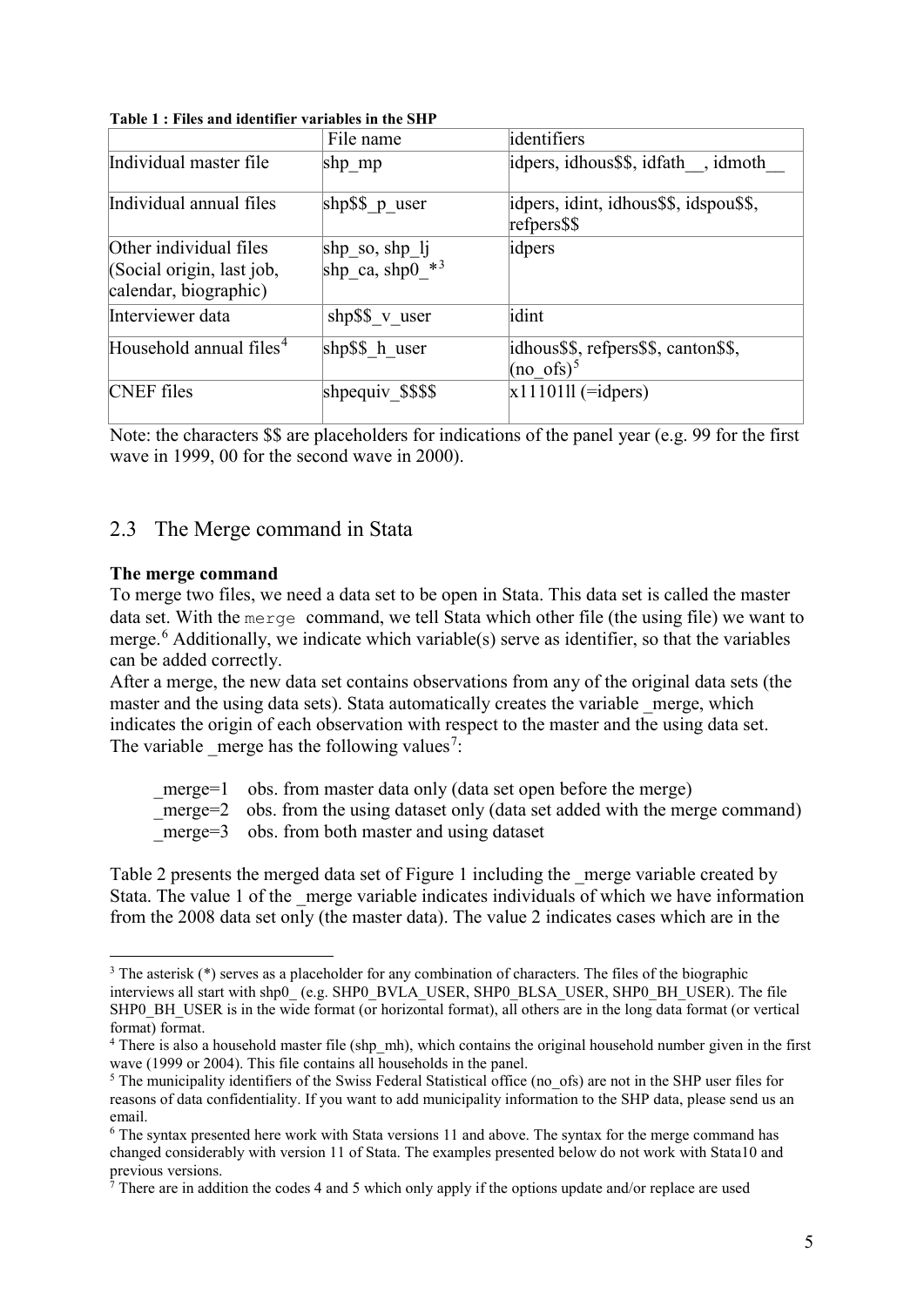2007 data set only (the using data). The value 3 indicates individuals surveyed in both 2007 and 2008.

| idpers | p08c44 | Ö<br>p07c44 | _merge |
|--------|--------|-------------|--------|
| 42     | 8      |             |        |
| 46     |        | 10          |        |
| 44     | 9      | 8           |        |
| 45     | 10     | 6           |        |
| 43     |        |             |        |

**Table 2 : Example of the \_merge variable in Stata**

The merge variable is useful to select cases for the analysis. In the example of Table 2, we delete cases where merge equals 2 if we only want individuals who participated in 2007. Or if we want only individuals who were surveyed both in 2007 and in 2008 in the example of, we keep only cases where merge is equal to 3.

Note that the merge variable has to be deleted (or renamed) before an additional merge is possible. If not, Stata returns an error message.[8](#page-5-1)

There are various options that can be used with the merge command (see examples below for some of them or type help merge in the Stata command window).

## <span id="page-5-0"></span>2.4 Merging two files of the SHP

**Stata Example 1: Merging two annual files: personal annual files from 2008 and 2000** First, we open the 2008 individual file (the master file). Second, we add the 2000 individual file (this is the using file). Our identifier variable is idpers.<sup>[9](#page-5-2)</sup>

```
use shp08 p user, clear // the master file
merge 1:1 idpers using shp00 p user // the using file
tab merge
```
Note that in this example, we add all variables from the 2000 individual file to the 2008 individual file, which creates a large data set. See example 2 for the use of the keepusing option. Stata automatically prints the frequencies of the \_merge variable.

<span id="page-5-1"></span><sup>8</sup> It may be useful to type capture drop merge before a merge command to prevent the error message stopping the program. But be sure that you have selected the observations of interest previously. Alternatively the option nogenerate prevents Stata from producing the variable \_merge.

<span id="page-5-2"></span><sup>9</sup> Stata automatically sorts the variable according to the identifier variable. In Stata versions previous to Stata 11, data must be manually sorted before or within the merge command.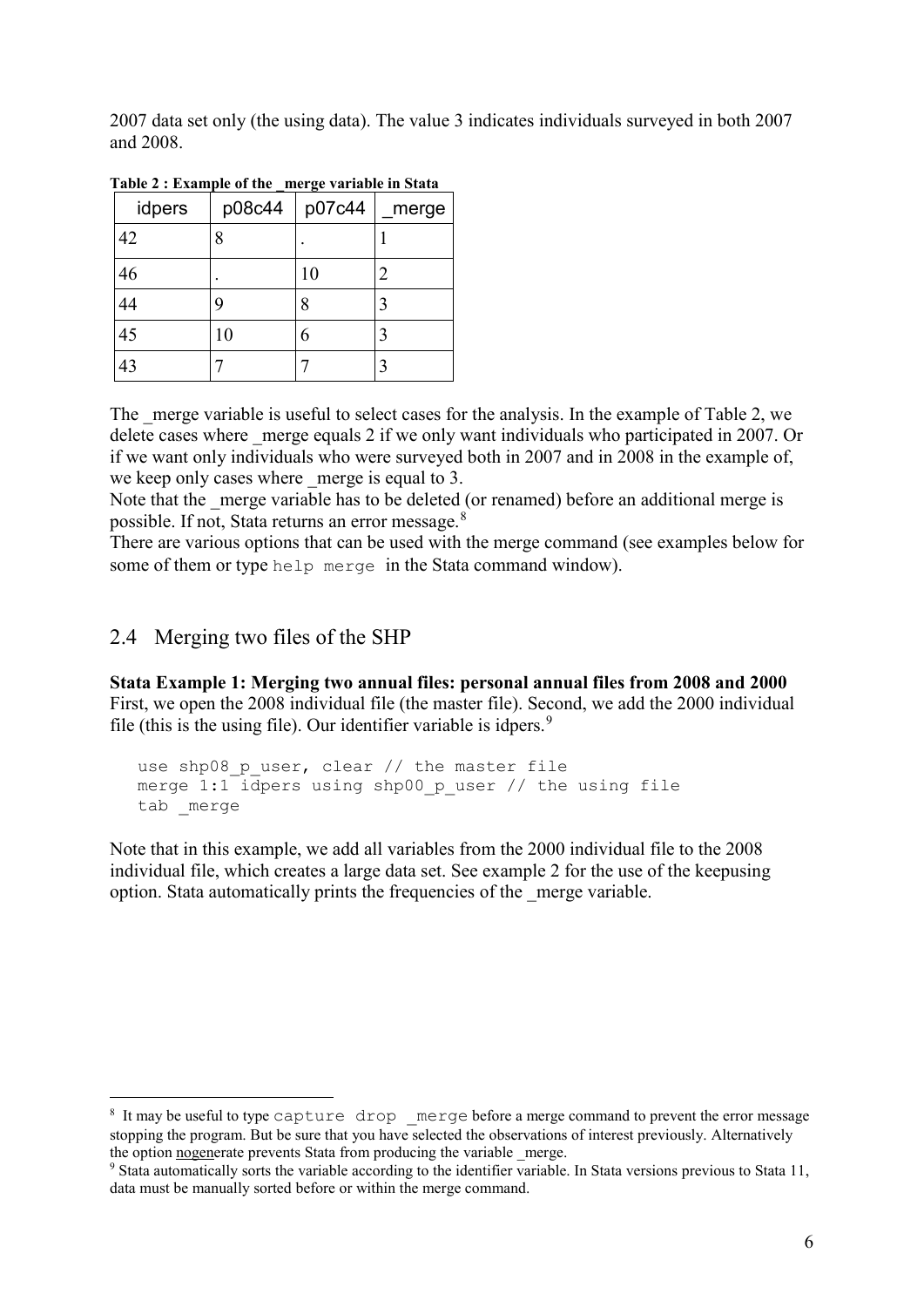| Result                                   | $#$ of obs. |                                          |  |  |
|------------------------------------------|-------------|------------------------------------------|--|--|
| not matched<br>from master<br>from using | 2,625       | $1,256$ (merge==1)<br>$1,369$ (merge==2) |  |  |
| matched                                  |             | $9,633$ (merge==3)                       |  |  |

9'633 individuals are both in the 2008 individual file and in the 2000 individual file. For 1'256 individuals, there is data from 2008 only (which was our master file). For 1'369 individuals, there is data from 2000 only. It depends on our research design or research question, which individuals we want to keep in our data set and which we delete. If, for instance, we are interested in how satisfaction with life of the same individual changed between 2000 and 2008, we keep only individuals with values in both years (keep if merge==3 or use the option keep(match) or keep(3) within the merge command). But if, for instance, we want to compare the group of individuals who stayed in the panel with individuals who dropped out of the panel in order to analyse attrition, we keep observations with values 2 and 3 of the merge variable.

Additionally, we may want to delete individuals who neither in 2000 nor in 2008 answered the individual questionnaire which is indicated by the status\$\$ variable. Finally, we delete the merge variable (in order to be able to do other merges later).

```
drop if status00!=0 & status08!=0 /* do this only if you don't
      need information from proxy and grid interviews !! */
drop merge
```
Take time to select your observations according to the merge variable, because it is crucial to know which observations are in your data set!

## **Stata Example 2: Merging an annual individual file with the individual master file**

In this example, we want to add the variables idmoth and idfath to the  $2008$ individual annual file. The identifiers for the mother and the father are not in the annual file, but in the individual master file of the SHP (because they do not vary over time).

```
use shp08 p user, clear // master file
merge 1:1^- idpers using shp mp, keepusing(idmoth idfath)
```
With the option keepusing after the merge command, we specify which variables from the file "shp\_mp" (the using file) we want to add to the 2008 individual file (the master file). With this option we add only the variables idmoth and idfath to our data set. Without the keepusing option, we would add all variables from the file "shp\_mp". Stata prints the frequencies of the merge variable:

| Result                                   | $#$ of obs.                                        |
|------------------------------------------|----------------------------------------------------|
| not matched<br>from master<br>from using | 11,111<br>$0$ (merge==1)<br>11, 111 ( $merge==2$ ) |
| matched                                  | $10,889$ (merge==3)                                |

10'889 observations (individuals) are in both the individual Master File of the SHP (shp\_mp) and the 2008 individual file (shp08 p\_user). 11'111 observations are in the individual master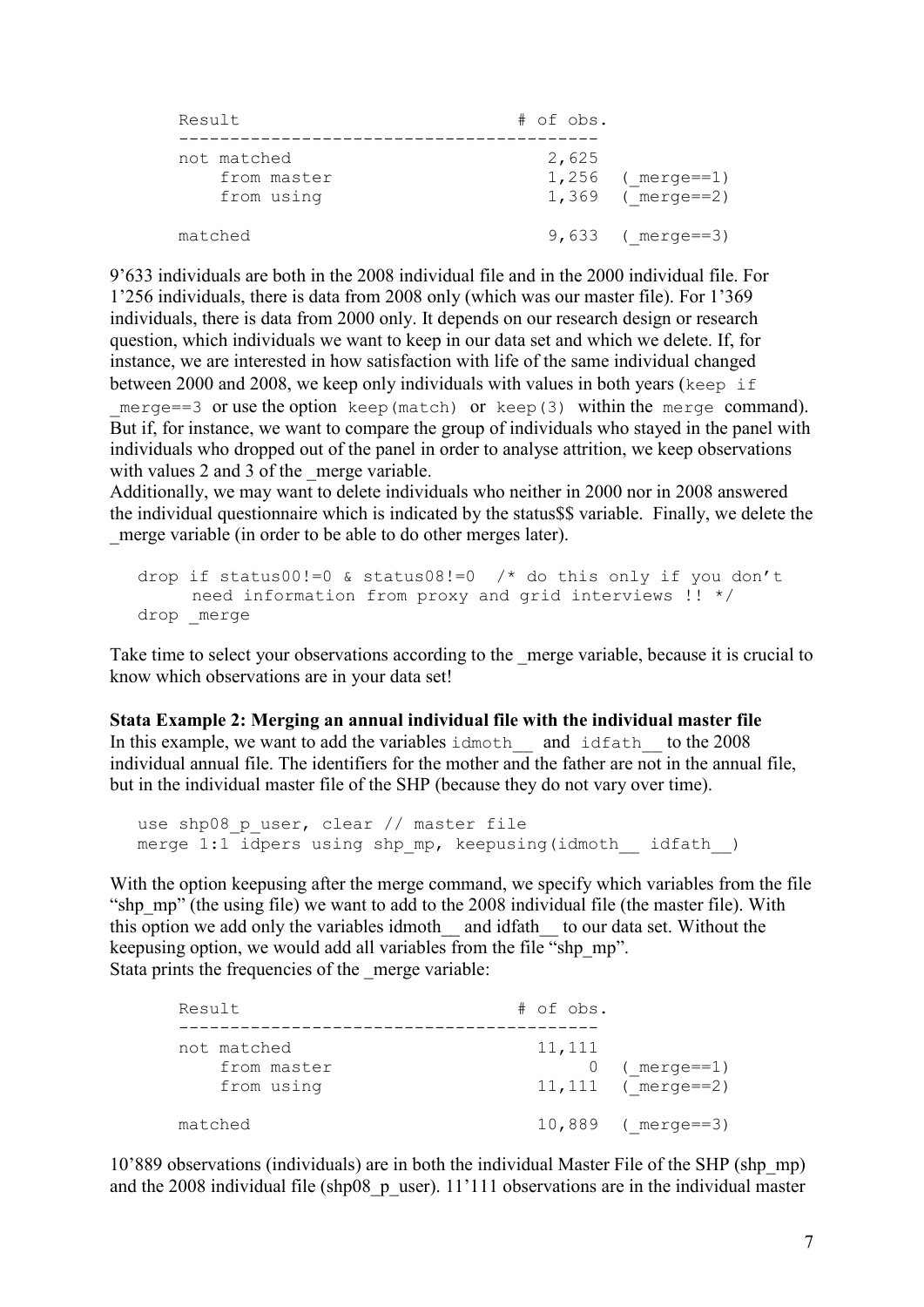file but not in the 2008 individual file. These are individuals who were in the panel in any year other than 2008. They have missing values in all variables other than idpers and idmoth and idfath . Note that there are no observations where the merge variable equals 1. This is correct, since – by definition – the individual master file of the SHP (shp\_mp) contains information on all individuals ever in the panel.

If we only want to work with individuals present in 2008, we delete observations which are only in the using file.

drop if  $merge==2$  // if we only want ind. from 2008 drop  $merge$  // we don't need this variable any more

You can avoid doing these steps with the options "keep (1 3)" and "nogenerate". With the "keep" option you can select the observations. With the "nogenerate" option, the merge variable is not generated.

```
use shp08 p user, clear // master file
merge 1:1 idpers using shp mp, keepusing(idmoth \int idfath ) keep(1 3)
nogen
```
#### **Stata Example 3: Merging an annual individual file with the household file**

To merge the 2008 individual file with the 2008 household file, we use idhous08 as the identifier. The identifier idhous08 does not uniquely determine observations in the master file, because several individuals may live in the same household and therefore have the same idhous08. This is why we specify a many-to-1 (m:1) merge.<sup>[10](#page-7-1)</sup>

```
use shp08 p user, clear // master file
merge m:1 idhous08 using shp08 h user // using file
```
Stata prints the frequencies of the merge variable.

| Result      | # of obs.           |
|-------------|---------------------|
|             |                     |
| not matched |                     |
| matched     | $10,889$ (merge==3) |

All individuals have corresponding variables at the household level. We see that it was possible to add the household variable to all 10'889 individuals.

We delete (or rename) the merge variable, if we plan additional merges.

drop merge

## <span id="page-7-0"></span>2.5 Merging many files of the SHP

In a panel, we often want information on all (or more than two) panel waves (because this is what panels are about). In order to avoid typing the merge command many times, it is convenient to use a loop. For repetitive procedures, working with loops not only saves time when you write the syntax (at least once you are familiar with loops), but particularly if you need to change the syntax later. If, for instance, you want to add a variable to your data set (keepusing option), you only have to make one change in the code instead of repeating the change in each wave separately.

<span id="page-7-1"></span> $10$  If the h file is the master, and the p file the using file, we would have to specify a 1:m (one to many) merge.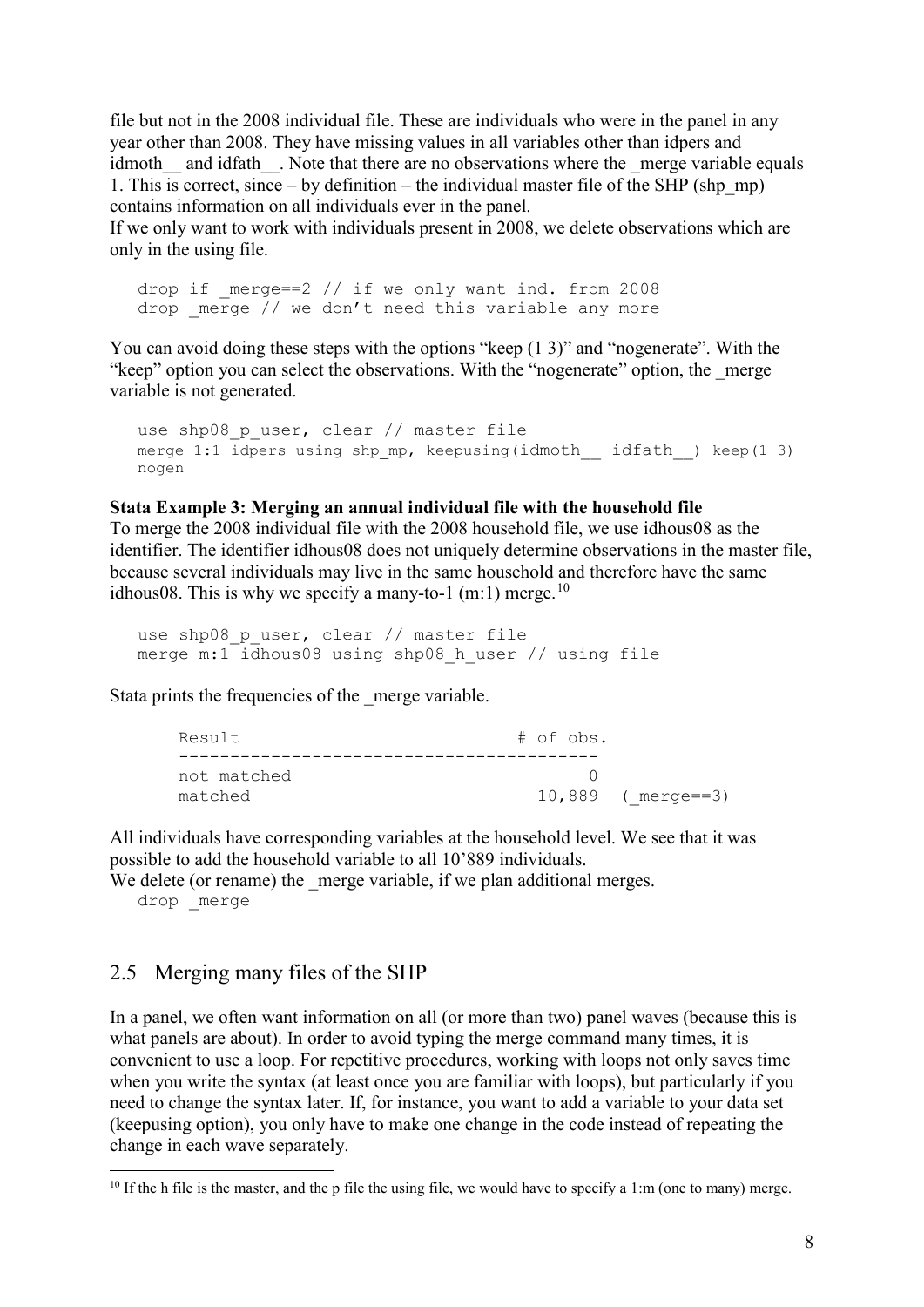## **Stata Example 4: Merge all individual files from 1999 to 2008**

In this example, we are interested in the political left-right positions (variable p\$\$p10 in the SHP) of respondents to all waves between 1999 and 2008. We also add the status\$\$ variable of each year¨

```
use idpers p99p10 status99 using shp99 p user if status99!=0, clear
foreach y in 00 01 02 03 04 05 06 07 08 \overline{6} merge 1:1 idpers using shp`y'_p_user, keepusing(p??p10 status??)
 keep if _merge==3 & status`y'==0
 drop merge
}
```
The "??" are used as placeholders, where each ? stands for any single character. After each merge, stata prints the frequencies of the merge variable. We select individuals who answered all individual questionnaires from 1999-2008.

The keepusing option in the merge command allows the selection of variables we want to include into our data file. Without this option, we would end up with a huge data file with all the variables from all the data files added in the loop. Depending on the version of Stata, there may not be enough space for all the variables (merging the individual user files from the first 10 years of the SHP, for instance, results in a data set with about 3'700 variables). Additionally, Stata runs more slowly with a huge data set and makes it much more difficult to keep an overview. It is therefore advisable to select the variables needed for the analysis with the keepusing option in the merge command. However, the keepusing option works only when the variables are present in all the using files of the loop. While some variables of the SHP are present in each annual file, others are only available in some years due to changes in the questionnaire.

## <span id="page-8-0"></span>2.6 Exercises: merge files

## **Exercise 1: Life satisfaction and gender**

(Exercise to merge individual annual file and individual master file)

- 1. Open the 2008 individual user file of the SHP How many individuals have completed the individual questionnaire?
- 2. Select respondents who completed the individual questionnaire
- 3. Add the variable sex (from the individual master file). Look at the \_merge variable and select the cases needed to analyse life satisfaction. Delete the \_merge variable.
- 4. Descriptive analysis of life satisfaction (variable p08c44) What is the median and mean life satisfaction in 2008? What is its standard deviation?

How many individuals have missing values for satisfaction with life? Is there a difference in life satisfaction between men and women?

## **Exercise 2: Life satisfaction and household size**

(Exercise to merge individual annual file and annual household file)

- 1. Open the 2008 individual user file of the SHP
- 2. Select respondents who completed the individual questionnaire
- 3. Add the variable nbpers08 (from the household file). Interpret the merge variable and select the cases you need to analyse life satisfaction.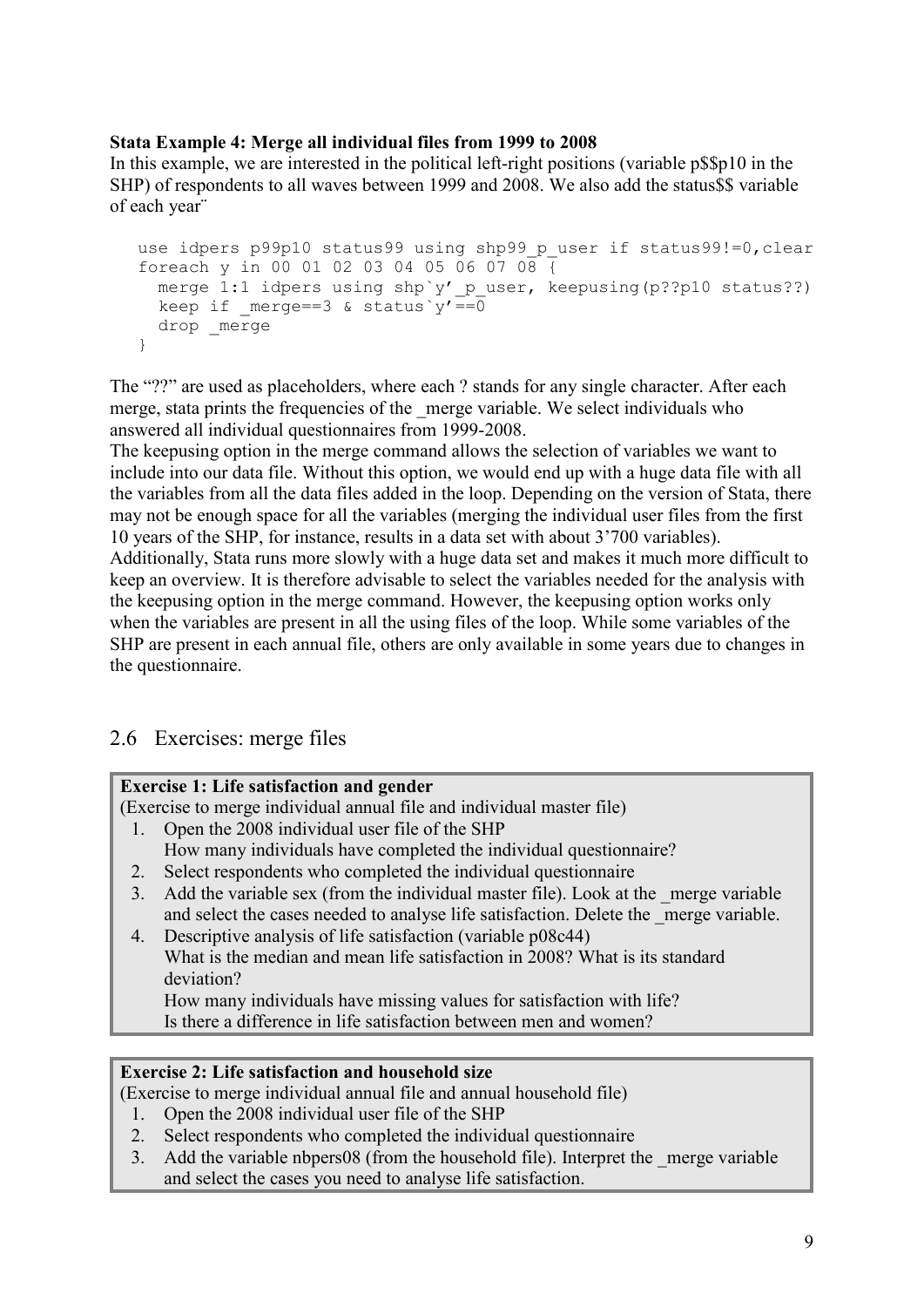4. Descriptive analysis of life satisfaction (variable p08c44) Compare individuals in single households, two person households and larger households. Is there a difference in life satisfaction between these groups?

## **Exercise 3: Correlation of life satisfaction across time**

- (Exercise to merge several individual annual files)
	- 1. Open the 2008 individual user file of the SHP
	- 2. Add the variable for life satisfaction (p\$\$c44) of all previous waves (where possible)
	- 3. Keep individuals who responded in at least one year. How many cases do we have in the data set?
	- 4. Descriptive analysis of life satisfaction (variable p08c44) How does life satisfaction correlate across time?
	- 5. Keep the variables idpers, status\$\$ and p\$\$c44 in the data set and save the data (for example, name the file "satisfaction\_allwaves.dta")

## <span id="page-9-0"></span>3 Add information from other household members

The fact that the SHP interviews all individuals within a household opens many possibilities to analyse household contexts, such as looking at influences between couples or influences between parents and children. For such analyses, we first have to create a dataset which adds variables from other (currently present or former) household members.

In the SHP, partners, fathers, and mothers are identified by the variables idspou\$\$, idfath and idmoth , respectively.<sup>[11](#page-9-1)</sup> An exemplary partner file is illustrated in Figure 3. The data set on the left is (part of) the 2007 individual file. The partner data set on the right contains not only the satisfaction with life of the individual in 2007 (variable p07c44), but also the satisfaction with life of the partner (variable p07c44 p). Such data sets can be created with the merge command.

| idpers | idspou07 | p07c44         |
|--------|----------|----------------|
| 42     | 43       | 8              |
| 43     | 42       |                |
| 44     | 45       | q              |
| 45     | 44       | $-2$           |
|        | -3       | 1 <sub>0</sub> |

Base file: shp07 p\_user Partner file (after merge) **Figure 3: Illustration of a partner file**

| idpers |    | idspou07 | p07c44 | $p07c44$ p |
|--------|----|----------|--------|------------|
| 42     | 43 |          |        |            |
| 43     | 42 |          |        |            |
| 44     | 15 |          |        |            |
| 45     | 4  |          |        |            |
|        |    |          | ١C     |            |

<span id="page-9-1"></span><sup>&</sup>lt;sup>11</sup> Partners, fathers and mothers are only identified if they lived together with the individual analysed at least once in the course of the SHP and are listed in the grid questionnaire. Other relationships are specified through their relation with the reference person (identifier refpers\$\$). Since the father and the mother of an individual cannot change over time, specifying a year is not necessary.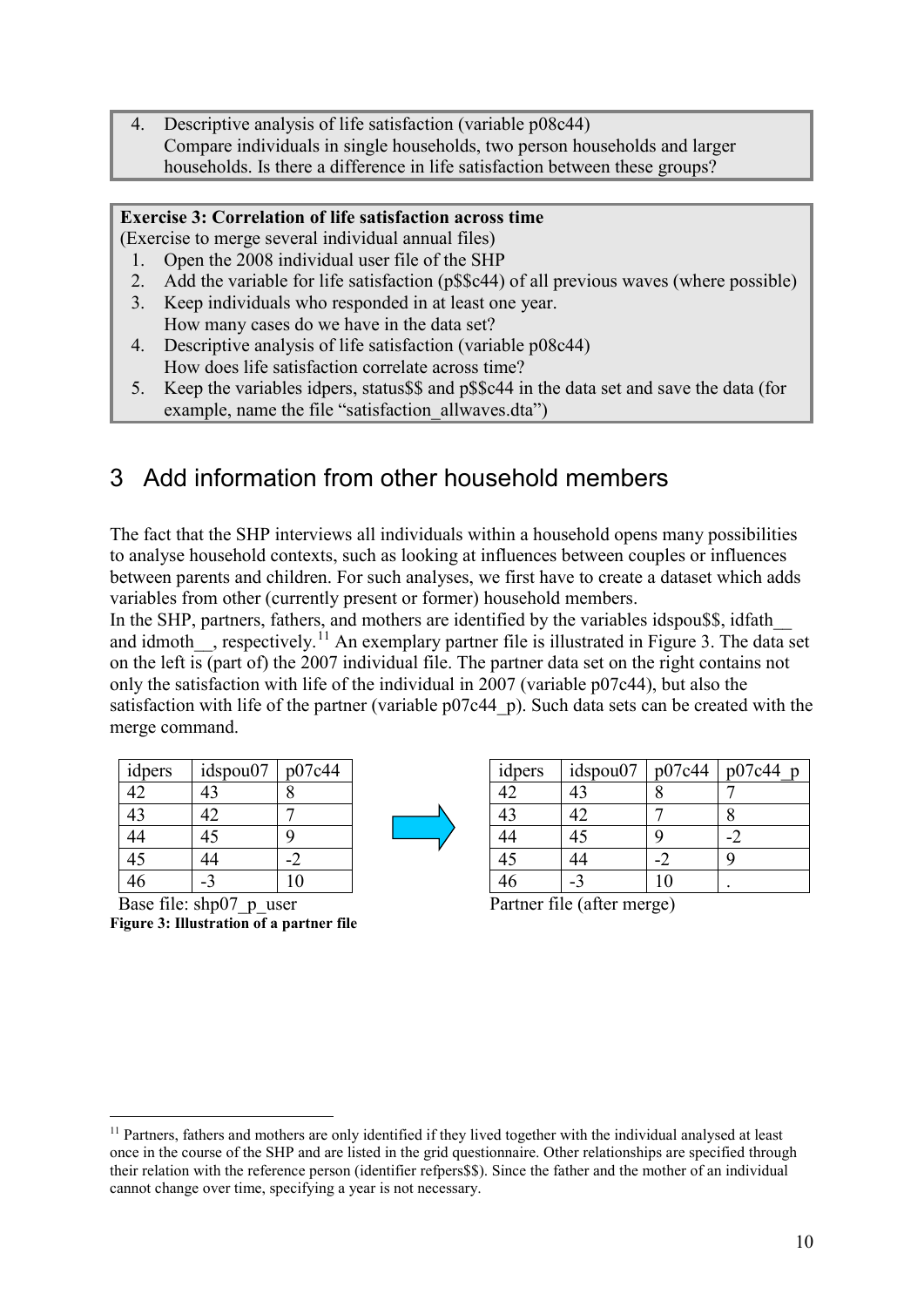## <span id="page-10-0"></span>3.1 Create a partner file with the merge command

To create the partner file, several steps are needed, which are illustrated in Figure 4.

- 1. We open our data set (the base file in Figure 3 and Figure 4) with the necessary variables.
- 2. We make the following changes in the base file and save it as a temporary file, using another name:
	- a. We delete the variable idspou07.
	- b. We rename the variable idpers to (a new) idspou07.
	- c. We rename the variables we want to add to the individual file (e.g. with a suffix p to denote the partner).
	- d. We save this as a temporary file.
- 3. We merge the base file with the temporary file (saved in 2.), using idspou07 as the identifier.

| idpers          | idspou07 | p07c44 |
|-----------------|----------|--------|
| 42              | 43       | 8      |
| $\overline{43}$ | 42       |        |
| 44              | 45       | 9      |
| $\overline{45}$ | 44       | -2     |
| 46              |          | 10     |



| idspou07        |                               |
|-----------------|-------------------------------|
| (former idpers) | $p07c44_p$<br>(former p07c44) |
|                 |                               |
|                 |                               |
|                 |                               |
|                 |                               |
|                 |                               |

Base file Temporary file (changed base file)

Step 3.

| idpers | p07c44 | idspou07 | $p07c44$ p |
|--------|--------|----------|------------|
|        |        | 43       |            |
|        |        |          |            |
| ŀ4     |        |          |            |
|        |        |          |            |
|        |        |          |            |

Partner file

**Figure 4: Creation of a partner file by merging with a temporary file**

#### **Stata Example 5: Creating a partner file**

This is the Stata syntax used to construct the partner file in Figure 3 and Figure 4. First, we create the temporary file.

```
use idpers idspou07 p07c44 using shp07 p user if idspou07>0, clear
// open individ. File; only people with a partner
drop idspou07 // otherwise the next step would not work
rename idpers idspou07 // rename idpers to idspou07
rename p07c44 p07c44_p // rename variable we want to add
save temp partner07, replace
```
Second, we merge the individual file with this temporary file. Although normally, the idspou07 is a unique identifier, there may be some cases where it is not (if two individuals report to be the partner of the same other individual). That's why we may have to use a m:1 merge.

use idpers idspou07 p07c44 using shp07 p user, clear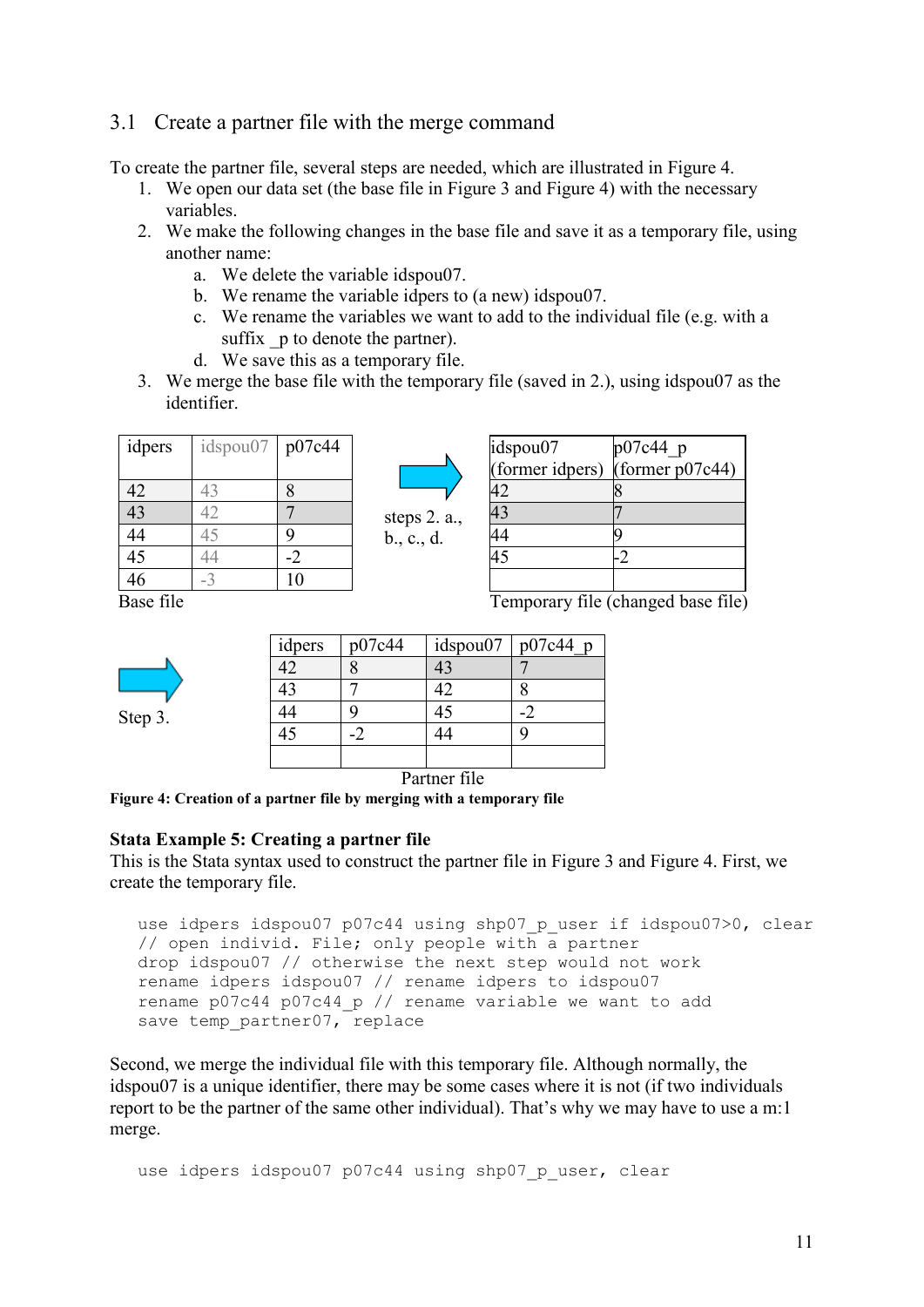merge m:1 idspou07 using temp partner07

Look at the frequencies of the merge variable:

| Result                                   | $#$ of obs.      |                                        |
|------------------------------------------|------------------|----------------------------------------|
| not matched<br>from master<br>from using | 10,356<br>$\cup$ | $5,178$ (merge==1)<br>$($ merge==2 $)$ |
| matched                                  |                  | $5,824$ (merge==3)                     |

The value 1 of the merge variable (only present in individual file) designates individuals who do not currently live with a partner (no idspou07 defined). There are no people with a value of 2 (only present in partner file), because we dropped the individuals without a partner from the partner file. The value 3 of the merge variable designates individuals who live with their partner (idspou07 validly defined). If we only want individuals with a partner in the file, we keep only observations where merge equals 3.

keep if merge==3

Finally, we delete the merge variable.

drop merge

Note that there are now two observations for the same couple. If we want to look at couples as units of analysis, we need to drop one of the two observations.

#### **Stata Example 6: Renaming many variables when creating a partner file**

In example 5, we only added one variable of the partner  $(p07c44\ p)$  to the individual file. If we want to merge many variables of the partner, variable names can be renamed more efficiently with the renvars command. renvars is a user written command that has to be downloaded and installed by the data user. If you don't have the renvars command installed yet, type search renvars, net and install the corresponding package. This is a syntax example to construct a partner file, which adds all variables of the 2007 individual file from the partner.

```
use shp07 p user, clear
renvars \overline{all}, postfix(p) // rename all variables: postfix with p
drop idspou07_p // delete the variable idspou07
rename idpers_p idspou07 // create a new variable idspou07
save temp partner07, replace
use shp07 p user, clear
merge m:1 idspou07 using temp_partner07, keep(master match)
drop _merge
```
#### <span id="page-11-0"></span>3.2 Create a file with information of mothers and fathers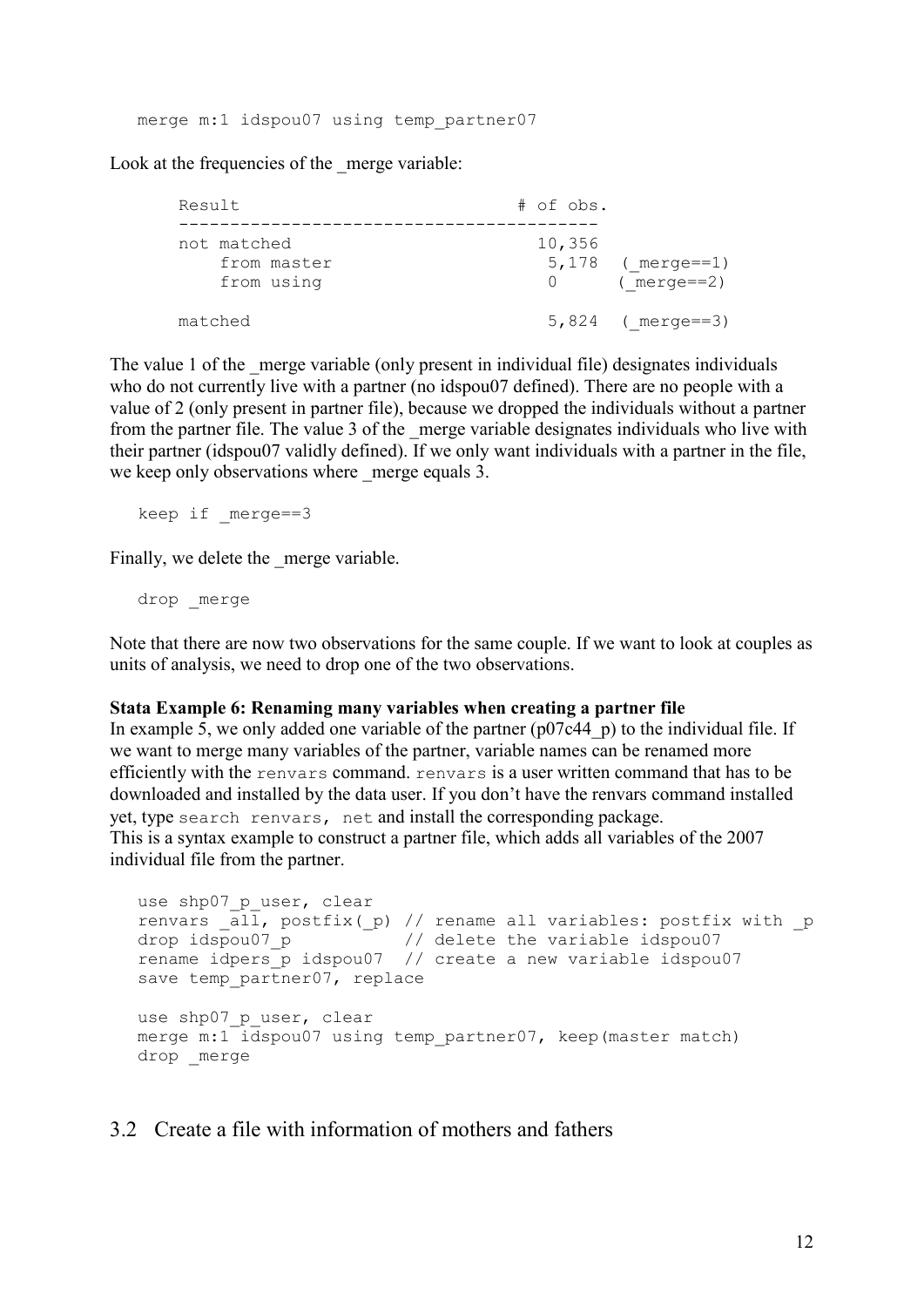To add information of fathers and mothers is equivalent to adding information of partners. One small additional step is necessary, because the identifiers of the father and mother are in the individual master file and not in the annual individual file (see Stata example 2). The reason is that fathers and mothers cannot change over time, in contrast to partners. Note that with this approach, we can only add information of parents who responded to the individual questionnaire. For almost all respondents, there is additional information on the parents in the social origin file (shp\_so). The information of the social origin file differs in two respects from information in the annual file. First, the annual files contain responses by the parents themselves, whereas the social origin variables contain information by the individual about their parents. Second, the annual files refer to the situation at the time of the interview, whereas the social origin variables are retrospective questions about the situation when the respondent was 15 years old.

#### **Stata Example 7: Adding variables from the mother and father**

First, we add identifiers of parents from the individual master file to the annual individual file. $12$ 

use status07 p07c44 idpers using shp07 p user if status==0, clear /\* only individuals who responded to the ind. questionnaire  $*/$ merge 1:1 idpers using shp mp, keepusing (idfath idmoth ) /// keep (match master) nogen  $\frac{7}{10}$  we do not want to add other individ. save temp parents, replace

Second, we create a temporary file containing the variables of the mother. We also drop the variable idfath because it is not needed.

```
use idpers p07c44 using temp parents, clear
rename idpers idmoth__
rename p07c44 p07c44_m
save temp mother, replace
```
Third, we create a temporary file containing the variables of the father (same as for mother).

```
use idpers p07c44 using temp parents, clear
rename idpers idfath__
rename p07c44 p07c44save temp father, replace
```
Fourth, we merge the variables of the parents to the individual file

```
use p07c44 idpers idfath idmoth using temp parents, clear
merge m:1 idmoth using temp mother, ///keepusing (p07c44_m) keep (match master) nogen
merge m:1 idfath__ using temp_father, ///
keepusing (p07c44_f) keep (match master) nogen
save parents2007, replace
```
<span id="page-12-0"></span> $12$  When typing, note that the variable idfath and idmoth have two underscores.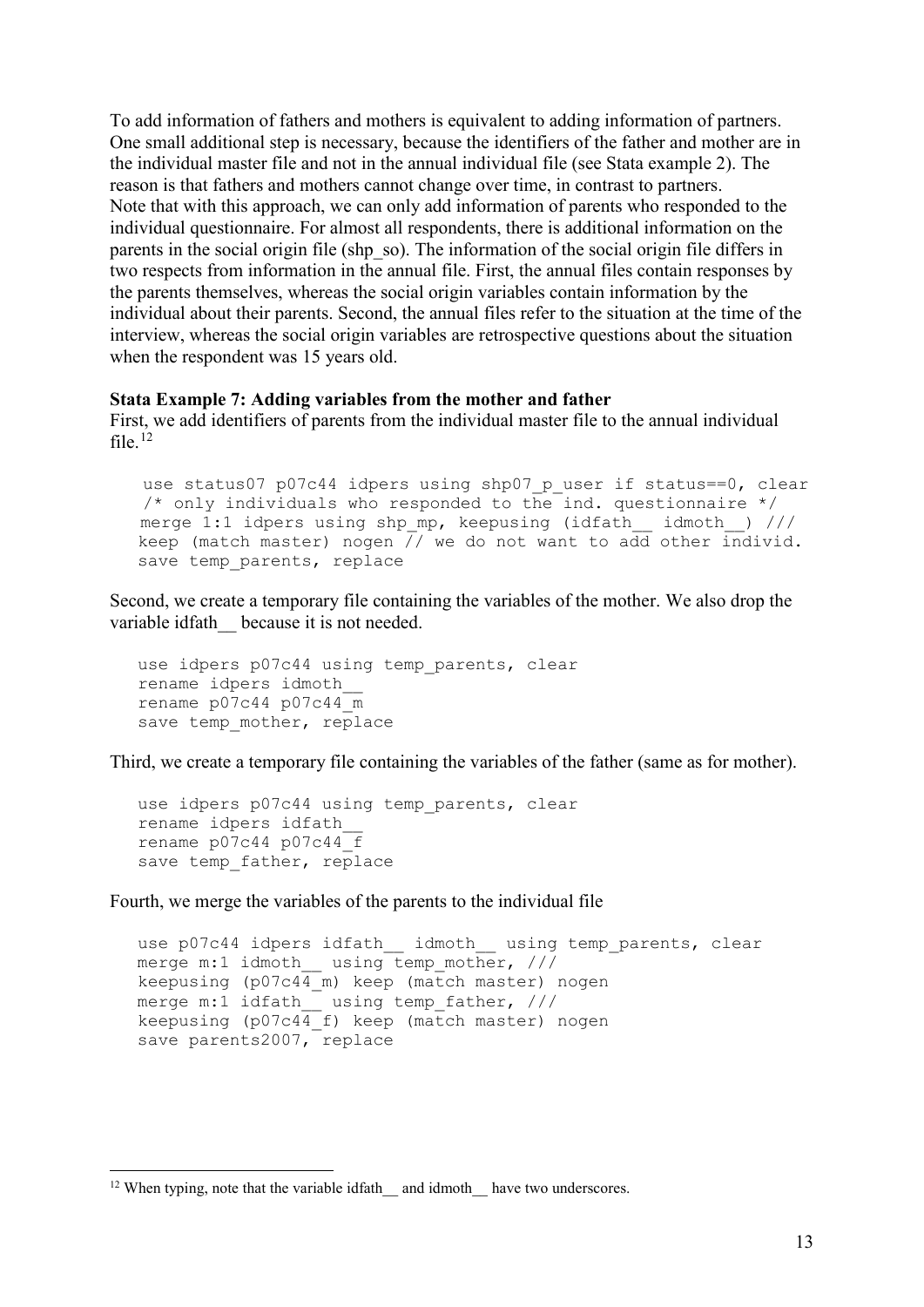<span id="page-13-0"></span>3.3 Exercise: add information from other household members

|    |                                                                                     | <b>Exercise 4: Correlations with life satisfaction of partner and parents</b>         |  |  |  |
|----|-------------------------------------------------------------------------------------|---------------------------------------------------------------------------------------|--|--|--|
|    |                                                                                     | (Exercise to add information from household members)                                  |  |  |  |
|    | 1. Create a data set with individuals who completed the individual questionnaire in |                                                                                       |  |  |  |
|    |                                                                                     | $2008$ (n=6904). The data set should contain the following variables:                 |  |  |  |
|    | idpers                                                                              |                                                                                       |  |  |  |
|    | p08c44                                                                              | satisfaction with life                                                                |  |  |  |
|    | $p08c44$ p                                                                          | partner's satisfaction with life (create this variable)                               |  |  |  |
|    | p08c44 f                                                                            | father's satisfaction with life (create this variable)                                |  |  |  |
|    | $p08c44$ m                                                                          | mother's satisfaction with life (create this variable)                                |  |  |  |
| 2. |                                                                                     | Look at the correlations of life satisfaction                                         |  |  |  |
|    |                                                                                     | How many couples are in the data? Is life satisfaction between partners correlated?   |  |  |  |
|    |                                                                                     | How many mother-child pairs are in the data? Is life satisfaction between mothers     |  |  |  |
|    | and children correlated?                                                            |                                                                                       |  |  |  |
|    |                                                                                     | How many father-child pairs are in the data? Is life satisfaction between fathers and |  |  |  |
|    | children correlated?                                                                |                                                                                       |  |  |  |
|    |                                                                                     |                                                                                       |  |  |  |

## <span id="page-13-1"></span>4 Creating long data files (person period files)

## <span id="page-13-2"></span>4.1 Wide and long data formats

When merging different waves of a panel (as in examples 1 and 4), we add variables of other years to the master data in a "horizontal" way. One observation (one line) in the data set then contains information of several panel waves. This format is called wide form. Table 3 shows an example of a wide form data set, with three individuals and net income from employment (i\$\$empyn) of several years.

| таріс 9. ғаспырда от адама эсе пе унас тоғшас |        |        |                                           |        |
|-----------------------------------------------|--------|--------|-------------------------------------------|--------|
| idpers                                        |        |        | i04empyn   i05empyn   i06empyn   i07empyn |        |
| 4101                                          | 103190 | 107730 | 113400                                    | 122470 |
| 42101                                         | 63180  | 69500  |                                           |        |
| 56102                                         | 35473  |        | 41400                                     | 45500  |

**Table 3: Example of a data set in wide format**

We can present the same data in a different form, the so called long form, as in [Table 4.](#page-14-1) In this data set, one individual may have several observations (from different time points). The information about the year of data collection is not anymore contained in the variable names of income from employment but in a newly created variable "year". The idpers is no longer a unique identifier. Each observation is now uniquely identified through the combination of idpers and year.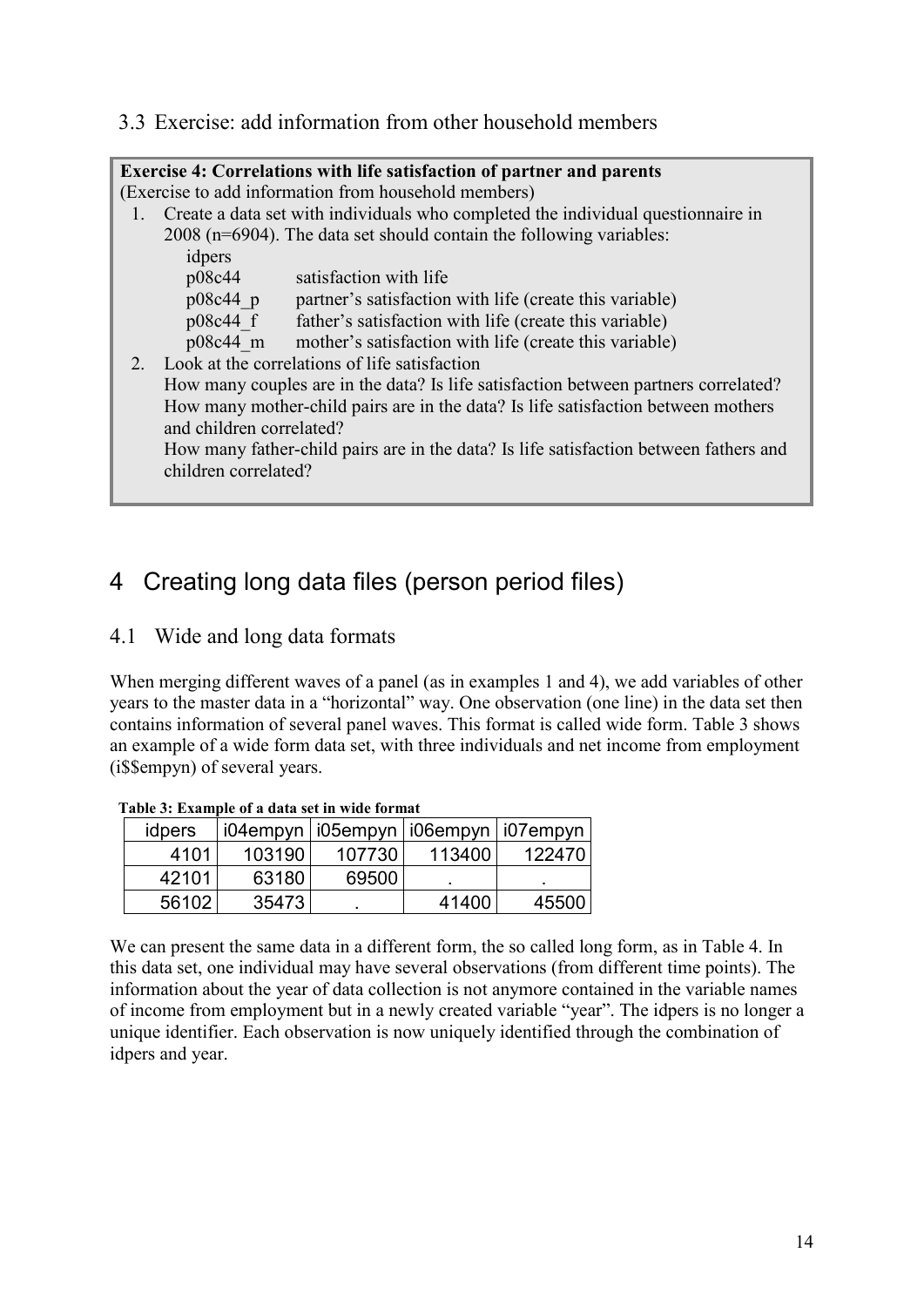| idpers | vear | iempyn |
|--------|------|--------|
| 4101   | 2004 | 103190 |
| 4101   | 2005 | 107730 |
| 4101   | 2006 | 113400 |
| 4101   | 2007 | 122470 |
| 42101  | 2004 | 63180  |
| 42101  | 2005 | 69500  |
| 56102  | 2004 | 35473  |
| 56102  | 2006 | 41400  |
| 56102  | 2007 | 45500  |

<span id="page-14-1"></span>**Table 4: Example of a data set in long format**

Data in the long form have more observations and fewer variables than data in the wide form. In the long form, there is no single unique identifier variable. Rather, each observation is uniquely identified by the combination of idpers and year. The two-level structure of the data in the long form is clearly visible. There is a first level of individuals (indicated by idpers) and a second level of the year (indicated by the variable year).

Long data files are very convenient, and often necessary for longitudinal analysis. Multilevel models and all xt commands in Stata require the data to be in long format. In order to work with the different levels, we have to tell Stata what the levels are using the xtset command.

<span id="page-14-0"></span>

xtset idpers year

## 4.2 Create a long file with the append command

A long data set with different waves of the SHP can be constructed with the append command. In a first step, we modify the data sets of each wave. This involves removing the year indication in the variable names and creating a new variable year. We store these files as temporary files. In a second step, we stack the data of each year into the same data set. The Stata syntax is shown in example 8.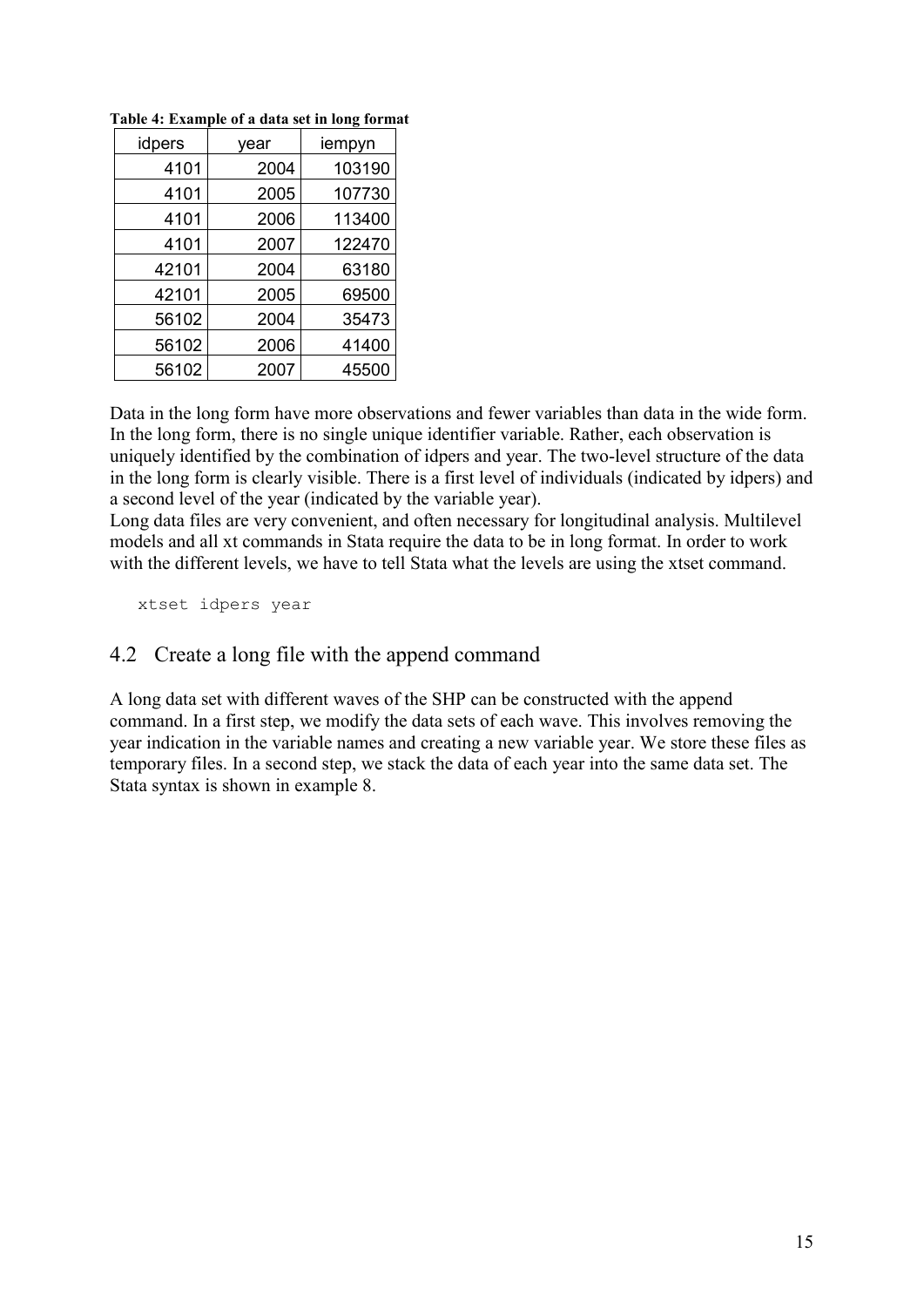## **Stata Example 8: creating a long file with append**

First step: create a temporary file for each wave

```
local wave = 1 // this is a macro, it has the value 1
foreach y in 00 01 02 03 04 05 06 07 08 {
  use idpers status`y' i??wyn p??w32 p??w39 p??p10 p??c44 /// 
  educat?? civsta?? p??w46 age?? using shp`y' p user if ///
  status`y'==0, clear
   renvars age?? educat?? status?? civsta??, postsub(`y') 
   renvars p`y'* , presub (p`y' p)
 renvars i`y'* , presub (i`y' i)
 gen wave=`wave' // replaces `wave' with the value of the macro
    save tempp`y', replace
  local wave = `wave' + 1 // increases the value of the macro by 1
}
```
The renvars command is very useful to rename variable names (see also example 6 or type help renvars in Stata for details). The postsub option replaces the suffix of the variable names. The presub option replaces the prefix of the variable names in the same way than the postsub option. The brackets inform about the details of the rename: we want for instance to replace p08 by p or i06 by i. The local macro "wave" is a counter. It starts with the value 1. In each loop, the counter is increased by one, so that it is 1 for  $y=00$ , 2 for  $y=01$ , 3 for  $y=02$  etc.

Second step: append the files

```
use tempp08, clear
foreach y in 07 06 05 04 03 02 01 00 {
    append using tempp`y'
}
```
## <span id="page-15-0"></span>4.3 Create a long file with the merge and reshape command

With the reshape command, it is possible to change between the wide and the long data form. The Stata command reshape long converts data from wide form to long form. We indicate the two identifier variables (here idpers and year). Depending on the variable names and size of the data set, the reshape command can be complex to use and may take some time. With the data of the SHP, it is not possible to reshape data automatically to the long format. This is, because the year information (e.g. 99, 01, 08) in the variable names is sometime at the end of the variable name (e.g. wstat\$\$, idspou\$\$) and sometimes in the middle of the variable name (e.g. p\$\$p19, p\$\$c44). The reshape command requires some additional specifications. An example of the reshape command is presented in example 9. This syntax can be copied and adapted to other variables.

An alternative way to reshape is to rename the variables before the reshape command, so that all variables have the year identifier at the end of the variable name (as in educat00-educat06). This takes additional steps but makes the use of the reshape command substantially easier.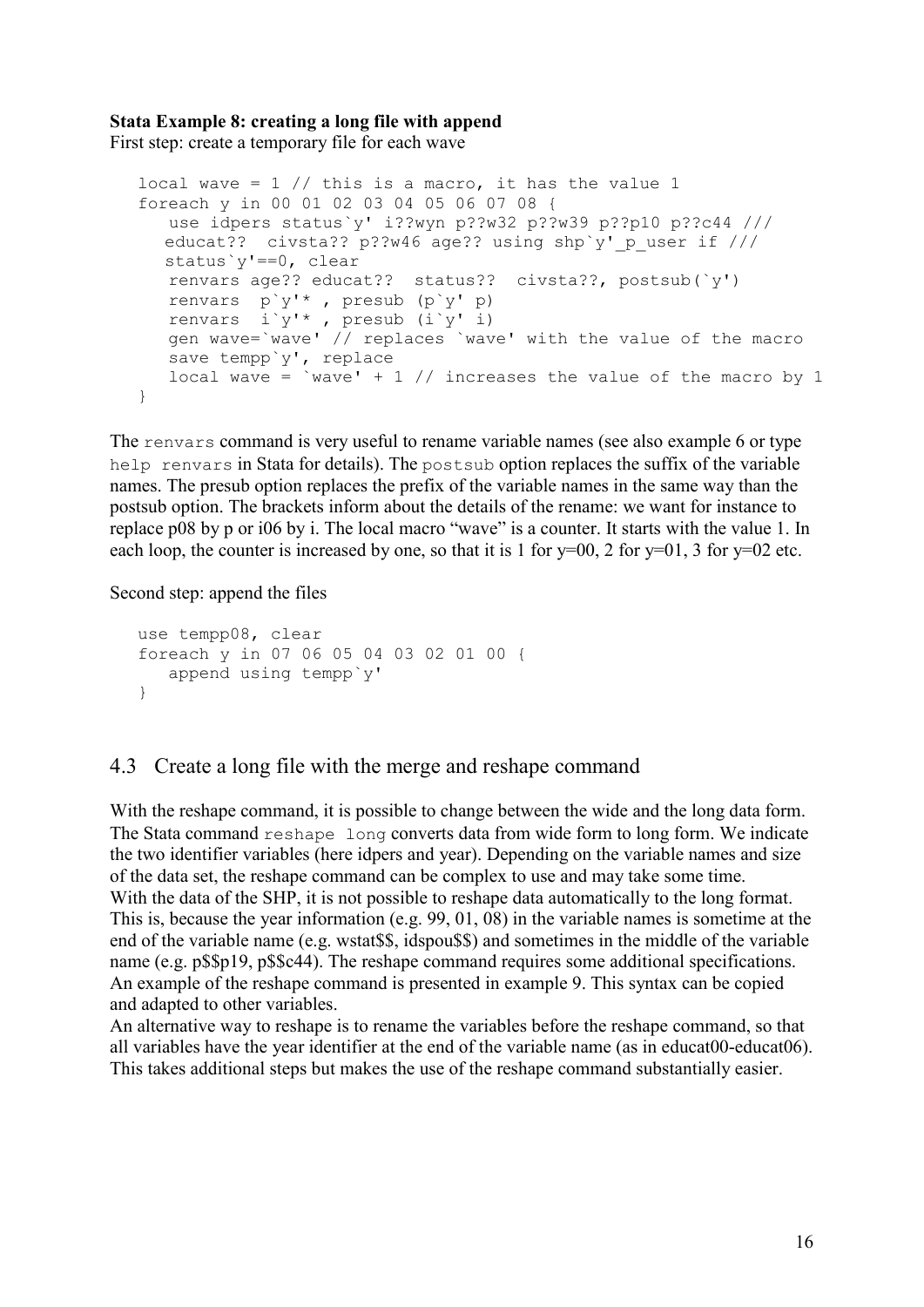#### **Stata Example 9: Creating a long file with reshape**

First step: create a wide data set (merge command, equivalent to example 4)

```
 use idpers idhous?? p??p10 i??wyn p??w32 p??w39 age?? ///
     status99 p??c01 p??c02 p??c03 p??c08 p??c11 ///
     using shp99 p user if status99==0, clear
  foreach y in 00 01 02 03 04 05 06 07 08 {
     merge 1:1 idpers using shp`y' p user, ///
     keepusing(idhous?? i??wyn p??w32 p??w39 age?? status?? ///
      p??c44 p??c01 p??c02 p??c03 p??c08 p??c11)
     drop if merge==2 & status`y' !=0
     drop merge
 }
```
Second step: reshape to the long format

```
 reshape long idhous@ p@p10 i@wyn p@w32 p@w39 p@c44 /// 
   p@c01 p@c02 p@c03 p@c08 p@c11 age@ status@ , ///
   i(idpers) j(year ///
   "99" "00" "01" "02" "03" "04" "05" "06" "07" "08") atwl ()
```
We have to declare for every variable manually where the year indication is placed using the  $@$  character. With the option i we indicate the higher level variable (here idpers), with the option j the lower level variable (here year), which is constructed during the transformation into the long form. We also specify which characters represent the year. The atwl () option indicates that the  $\omega$  characters are not part of the variable names but stand for the j-variable (here year).

Stata informs us about the transformations made, which involve increasing the number of observations, decreasing the number of variables, creating the variable years and changing the variable names. Also variables that were not found in the dataset (such as the not existing variable p99c44) are reported.

| Data                          | wide $\rightarrow$ long      |               |                      |                       |
|-------------------------------|------------------------------|---------------|----------------------|-----------------------|
| Number of obs.                | $14786$ $\rightarrow$ 147860 |               |                      |                       |
| Number of variables           | 121                          | $\rightarrow$ | 15                   |                       |
| j variable (10 values)        |                              |               |                      | -> yearxij variables: |
| idhous99 idhous00  idhous08   |                              |               | $\rightarrow$ idhous |                       |
| p99p10 p00p10  p08p10         |                              |               | $\rightarrow$ pp10   |                       |
| i99wyn i00wyn  i08wyn         |                              |               | $\rightarrow$ iwyn   |                       |
| p99w32 p00w32  p08w32         |                              | $->$          | pw32                 |                       |
| p99w39 p00w39  p08w39         |                              | $->$          | pw39                 |                       |
| p99c44 p00c44  p08c44         |                              | $->$          | pc44                 |                       |
| p99c01 p00c01 p08c01          |                              | $->$          | pc01                 |                       |
| p99c02 p00c02  p08c02         |                              | $->$          | pc02                 |                       |
| p99c03 p00c03  p08c03         |                              | $->$          | pc03                 |                       |
| p99c08 p00c08  p08c08         |                              | $->$          | pc08                 |                       |
| p99c11 p00c11  p08c11         |                              | $->$          | pc11                 |                       |
| age99 $a$ ge00 $\ldots$ age08 |                              |               | $\rightarrow$ age    |                       |
| status99 status00  status08   |                              |               | -> status            |                       |
|                               |                              |               |                      |                       |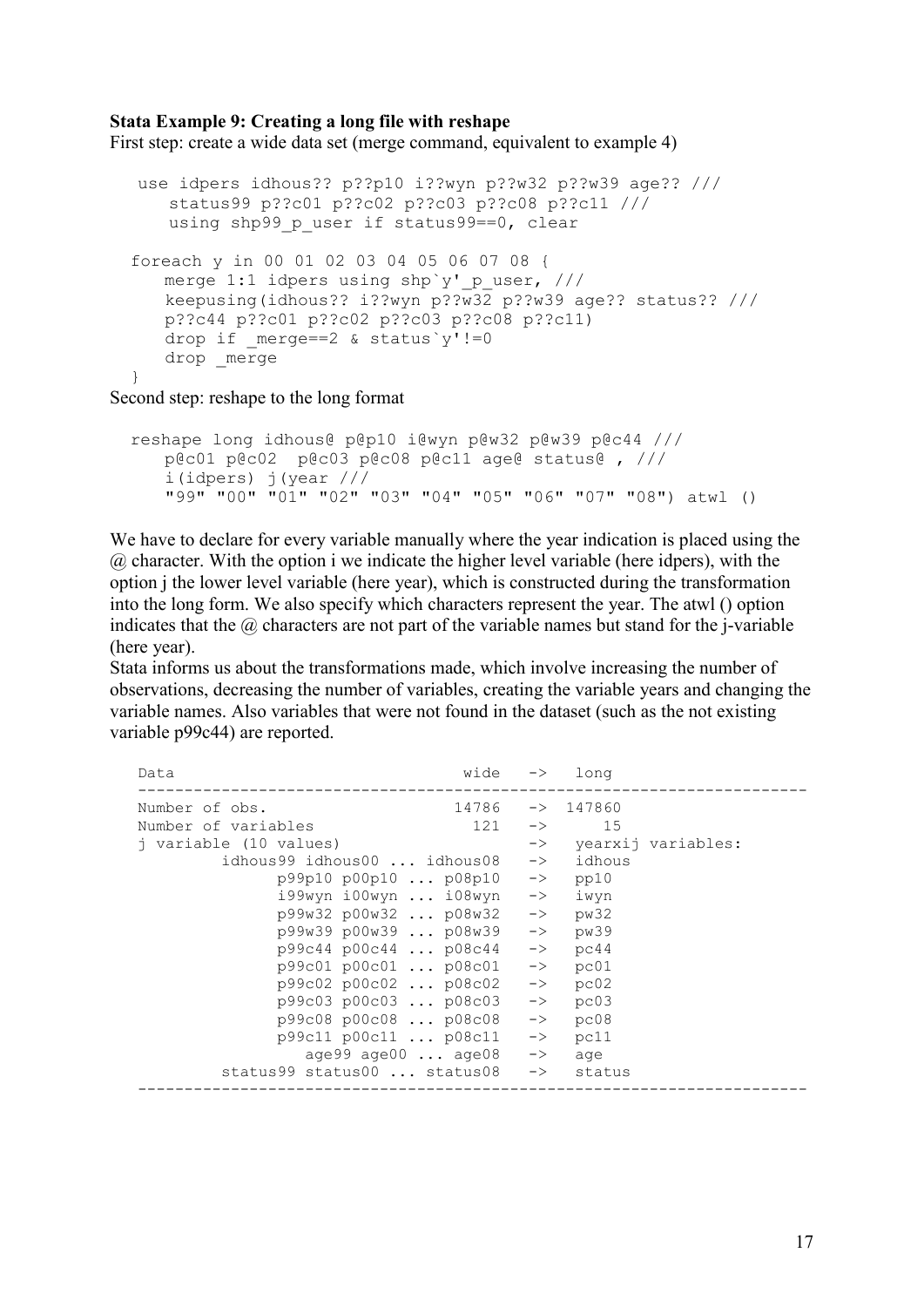The variable year that has been created looks like this:

| tab year |                  |                |                 |
|----------|------------------|----------------|-----------------|
| year     | Freq.            | Percent        | Cum.            |
| 0<br>1   | 14,786           | 10.00          | 10.00           |
| 2        | 14,786<br>14,786 | 10.00<br>10.00 | 20.00<br>30.00  |
| 3<br>4   | 14,786<br>14,786 | 10.00<br>10.00 | 40.00<br>50.00  |
| 5<br>6   | 14,786<br>14,786 | 10.00<br>10.00 | 60.00<br>70.00  |
| 7        | 14,786           | 10.00          | 80.00           |
| 8<br>99  | 14,786<br>14,786 | 10.00<br>10.00 | 90.00<br>100.00 |
|          | 147,860          | 100.00         |                 |
| Total    |                  |                |                 |

We see firstly, that the leading zeros (e.g. in 00 01 02 03) are omitted from the variable year and that 99 appears as the last year instead of the first year. We therefore recode the variable year:

recode year 99=1999 0=2000 1=2001 2=2002 3=2003 4=2004 5=2005 /// 6=2006 7=2007 8=2008

We also see that Stata created observations for each individual and each time period. If individuals did not participate in that year, observations contain only missing values. If we only want individuals who were in the annual files, we type

keep if status<.

Or, if we only want individuals who responded to the individual questionnaire, we type

keep if status==0

Tabulating the year variable again, we get

```
 tab year
```

| year                                                                     | Freq.                                                                         | Percent                                                                  | Cum.                                                                          |
|--------------------------------------------------------------------------|-------------------------------------------------------------------------------|--------------------------------------------------------------------------|-------------------------------------------------------------------------------|
| 1999<br>2000<br>2001<br>2002<br>$2003$  <br>2004<br>2005<br>2006<br>2007 | 7,799<br>7,073<br>6,601<br>5,700<br>5,220<br>8,067<br>6,537<br>6,659<br>6,980 | 11.55<br>10.47<br>9.77<br>8.44<br>7.73<br>11.94<br>9.68<br>9.86<br>10.33 | 11.55<br>22.02<br>31.79<br>40.23<br>47.96<br>59.91<br>69.58<br>79.44<br>89.78 |
| 2008                                                                     | 6,904                                                                         | 10.22                                                                    | 100.00                                                                        |
| Total                                                                    | 67,540                                                                        | 100.00                                                                   |                                                                               |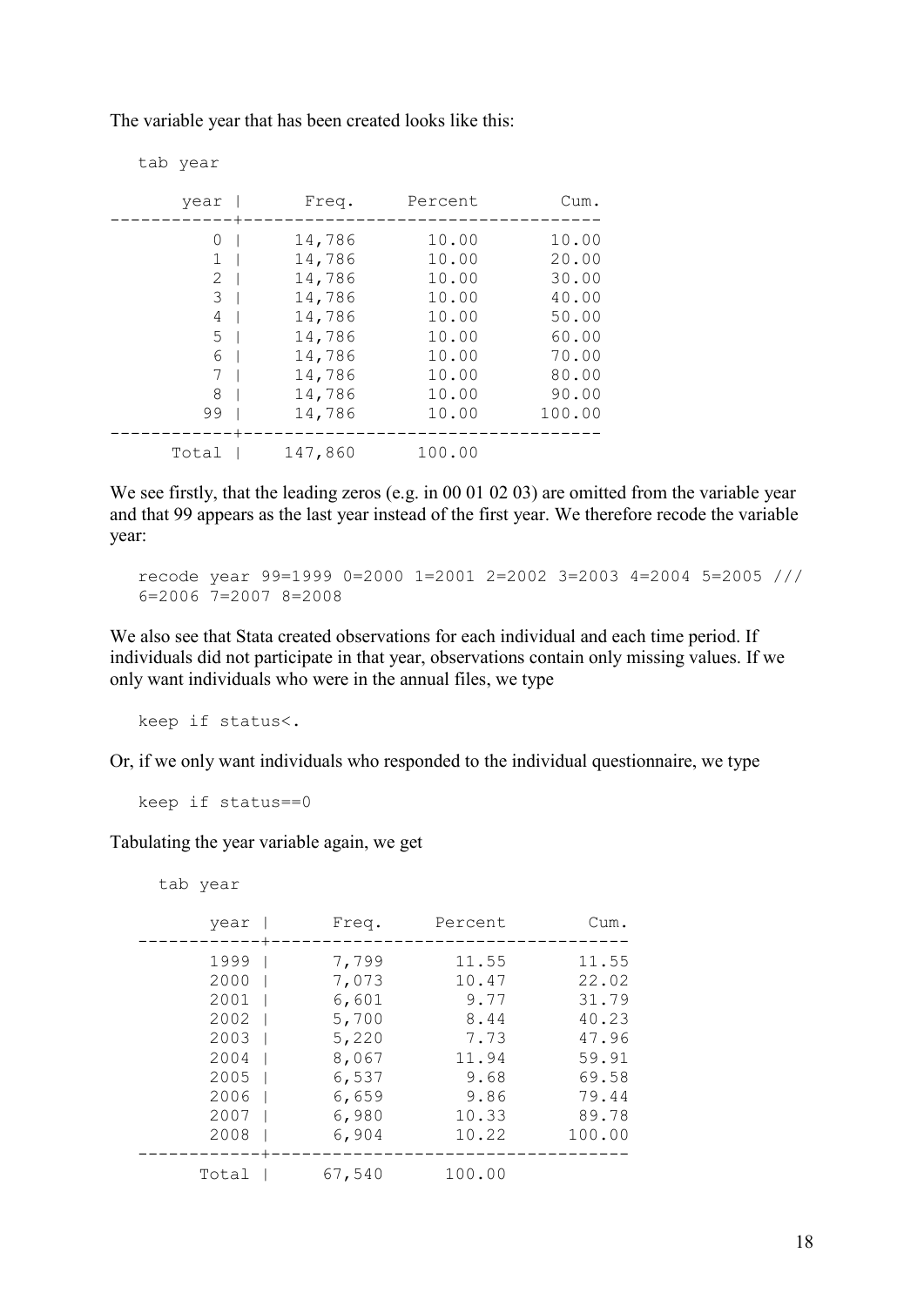## <span id="page-18-0"></span>4.4 Exercise: creating a long file

### **Exercise 5: Create a long file with append**

Create a long file with the variables life satisfaction (p\$\$c44) and the languages of personal use (p\$\$e16 and p\$\$e17).

- 1. Create temporary files for each wave
	- Keep individuals who answered the individual questionnaire
	- Keep variables p\$\$c44 p\$\$e16 p\$\$e17
	- Remove the year identifier in the variables p\$\$c44 p\$\$e16 p\$\$e17
	- Create a variable wave
	- Save the temporary files
- 2. Append the temporary files
	- Verify the file (browse, codebook, tabulate the year variable)
	- Define the data to be a panel (xtset command)
- 3. Save the file (name it longfile1.dta)

#### **Exercise 6: Create a long file with reshape**

- 1. Open the data set created in example 3 (satisfaction\_allwaves.dta)
- 2. Transform it into the long data format.

## <span id="page-18-1"></span>5 Working in the long file

## <span id="page-18-2"></span>5.1 The bysort prefix

When working with clustered data, the bysort prefix is very useful. In the SHP, you will often work with clustered data, for instance with households and persons in the individual files, with persons and time points in the long data format, or with spatial clustering if you include municipality or canton characteristics in your data. The commands generate and egen are useful in combination with the bysort prefix. We demonstrate the use of the bysort prefix with an example.

#### **Stata example 10: the number of household members 65 years or older**

Assume that we need a variable which indicates the number of household members who are older than 64 years. For this we open an annual individual file

use shp08 p user, clear

We keep all observations, irrespectively if they have been interviewed individually or not, but flag individuals who are at least 65 year old.

```
gen flag=age08>=65 & age08<.
tab flag
```
There are 1601 individuals who are at least 65 years old. Now we analyse the flag variables within a household.

```
bysort idhous08: egen nbpers65=total(flag)
tab nbpers65
```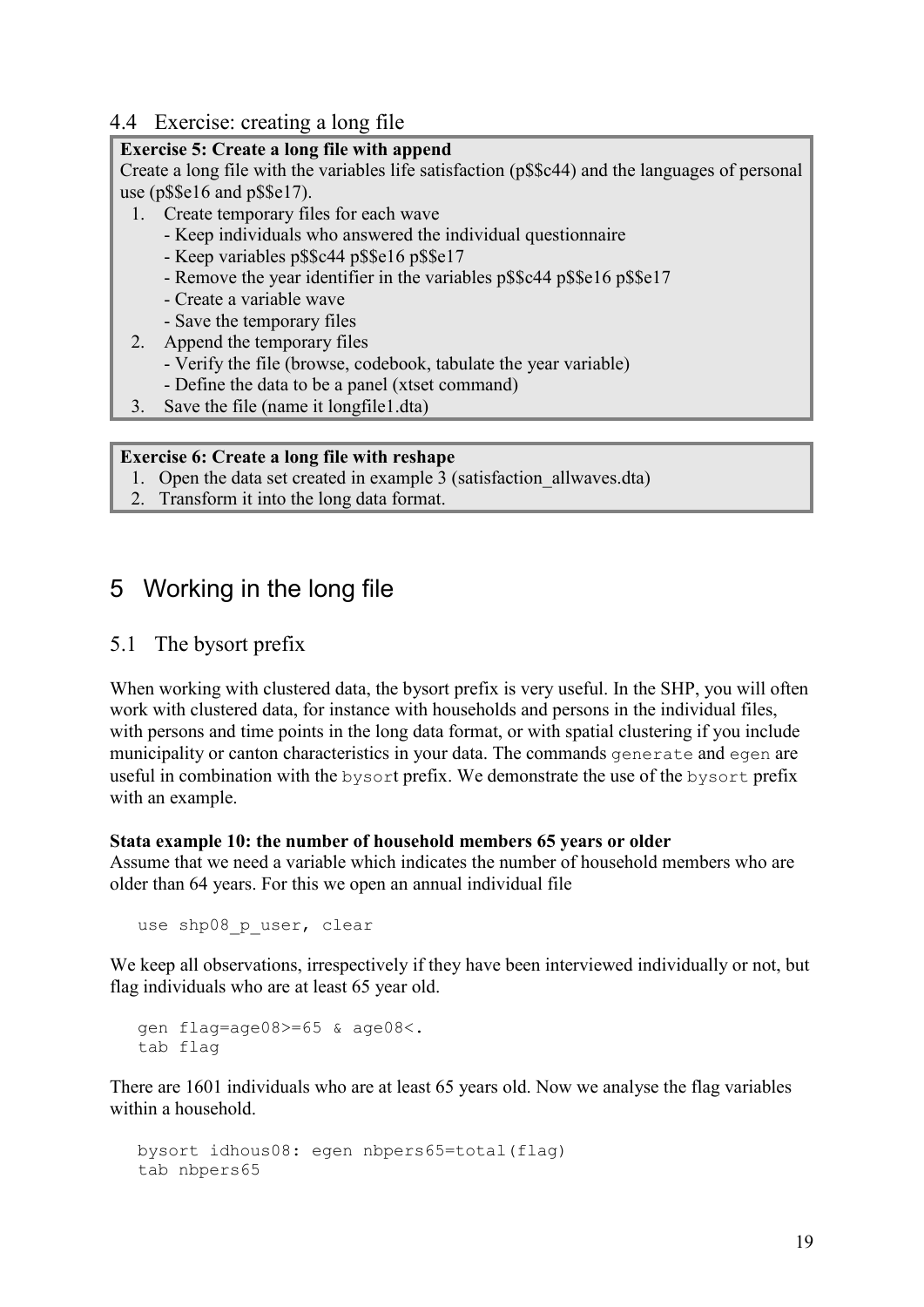| Cum.                              | Percent                       | Freq.                 | nbpers65 |
|-----------------------------------|-------------------------------|-----------------------|----------|
| 82.06<br>91.63<br>99.97<br>100.00 | 82.06<br>9.57<br>8.34<br>0.03 | 8,936<br>1,042<br>908 | 2<br>3   |
|                                   | 100.00                        | 10,889                | Total    |

There are 1042 individuals who live in a household with 1 person above 64 years. 908 individuals live in a household with 2 persons above 64 years. 3 individuals live in a household with 3 persons above 64 years. If, however, we need the number of households with persons above 64 years, we have to count every household only once. We can do this with another flag variable, which indicates the first observation per household.

|                                              | egen firstobs=tag(idhous08) |                                | tab nbpers65 if firstobs==1 //or: if idhous[ n] ==1 |  |
|----------------------------------------------|-----------------------------|--------------------------------|-----------------------------------------------------|--|
| $n$ bpers $65$                               | Freq.                       | Percent                        | Cum.                                                |  |
| $\left( \right)$<br>1.<br>$\mathcal{L}$<br>२ | 3,299<br>714<br>442         | 74.04<br>16.02<br>9.92<br>0.02 | 74.04<br>90.06<br>99.98<br>100.00                   |  |
|                                              |                             |                                |                                                     |  |

#### <span id="page-19-0"></span>5.2 Working with lags

Once a panel has been defined with the xtset command, you can use lags in the stata syntax. For instance, "l.wstat" is the value of the variable wstat (working status) of an individual in the previous year and "l2.wstat" is the value of the variable wstat of an individual two years ago. Examples 11 and 12, as well as exercises 7 and 8 present the use of lags. In addition to lags, leads (f.) are possible.

#### **Stata example 11: Change scores**

Using the long file created in example 3, which includes life satisfaction of all years from 2000-2008, we want to create a variable, which indicates the change of life satisfaction since the last year.

 xtset idpers year // be sure your data is xtset gen diffsat =  $pc44-1.pc44$  if  $pc44>=0$  &  $1.pc44>=0$ 

**Stata example 12: impute height from first wave and calculate BMI from 2004 to 2008** Height is asked of the individuals in their first wave only (from 2004 on), under the assumption that this variable (p\$\$c45) remains constant. In contrast, weight (p\$\$c46) is asked each year from 2004 on). This example presents the syntax to impute height in all years until 2008 and calculate the body mass index (bmi)

```
foreach y in 04 05 06 07 08 {
```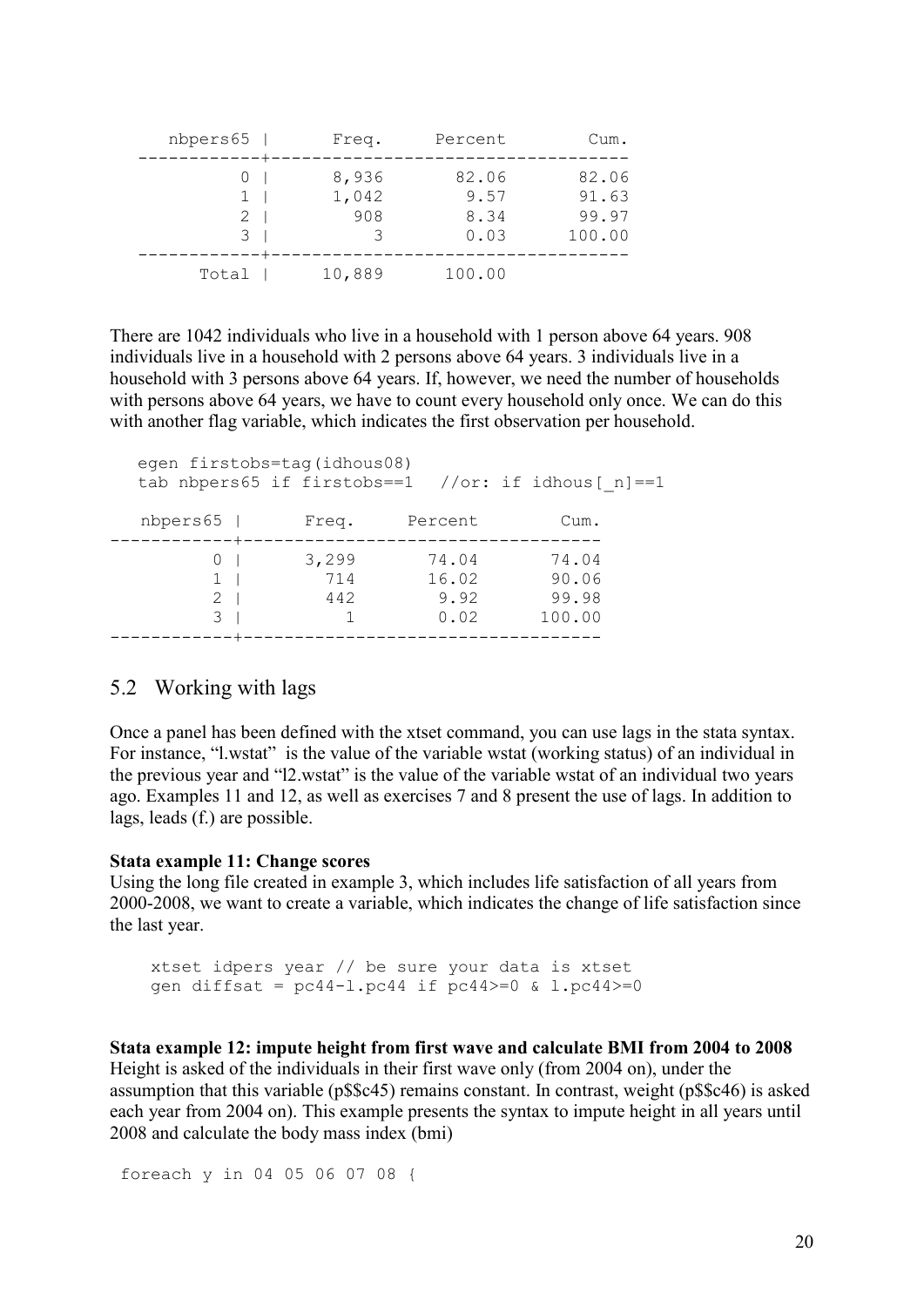```
use idpers p`y'c45 p`y'c46 using shp`y' p user, clear
  rename p`y'c45 height
  rename p`y'c46 weight
  gen year=20`y'
 save temp 20`y', replace
 }
  use temp_2004
  forval y = 2005/2008 {
   append using temp_`y'
 }
  xtset idpers year
  save temp, replace
  use temp, replace
 recode ?eight (-8/-1=.) replace height=height/100 // was in cm, now in m
 forval y = 2005/2008 {
   replace height=l.height if height<1 | height>=.
  }
 gen bmi = weight / height^2 histogram bmi // check
```
## <span id="page-20-0"></span>5.3 Exercises working in the long file

## **Exercise 7: Create variable "language of personal use"**

(Working with lags)

Respondents are asked about their first and second language in their first interview only (because this is considered as stable over time). This implies that only one annual file per person - when the first interview has taken place - contains positive values for the variables p\$\$e16 and p\$\$e17. If, for instance, we want to analyse the first and second language of individuals who responded in 2008, we have to merge this information from the data files of earlier waves.

In this exercise, we are interested in the first and second language of personal use of the individuals with a personal interview in 2008.

- 1. Create a long file containing the variables p\$\$e16 and p\$\$e17 or open the file longfile1 (from exercise 5)
- 2. Define the panel variables (xtset)
- 3. Create the variables firstlan (first language) and secondlan (second language), which are identical to p08e16 and p08e17.
- 4. Replace the values of firstlan and secondlan by p\$\$e16 p\$\$e17 of previous waves, if firstlan and secondlan are missing, but p\$\$e16 p\$\$e17 of a previous waves is positive.
- 5. Cross tabulate first and second language in 2008. How many of the 2008 are bilingual (create a dummy variable bilingual)?